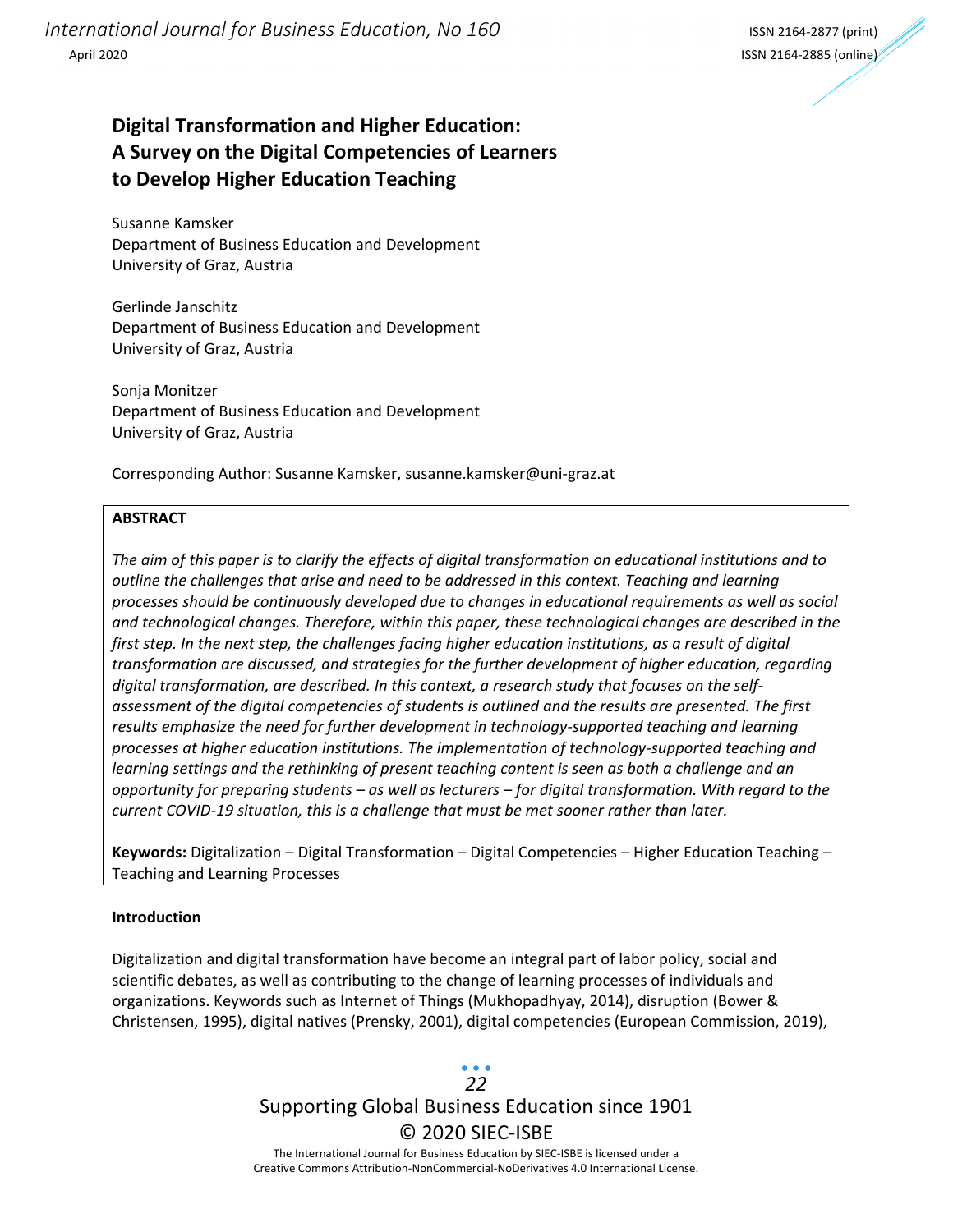<u> 1989 - Johann Stein, fransk politik (d. 1989)</u>

deep learning (Buduma & Locasio, 2017), Industry 4.0 (Dastbaz & Cochran, 2019) and finally all terms with the addition 4.0 are discussed in the context of digitalization (Heuermann, Engel & Lucke, 2018). It becomes apparent that the topic is attributed great importance in current research projects<sup>1</sup>. Disruptive forces and prognosticated drastic effects on society and work also illustrate the high request for scientific research and discussion about potential future changes due to the digital transformation. These changes, triggered by digitalization, lead to the demand for research in both the business and the educational sectors. In order to close these research gaps, it is important to clarify frequently used technical terms, get an overview of current and future changes in social, educational and business fields, but also point out how students change. That means it is essential to show which competencies learners bring with them today and which competencies should be developed in order to cope with digital transformation.

However, in order to promote the necessary competencies and to stimulate the development of learners, an appropriate learning environment, as well as a proper interplay of content, methods and media, is required (Handke, 2017). For didactic design, it is therefore important to know the entry requirements of learners. With regard to digital transformation, educational institutions are thus confronted with new challenges in the context of didactic designs. Hence, it seems likely that educational institutions will have to redesign their teaching and learning processes. For designing higher education teaching it is therefore crucial to determine which competencies learners develop during their school career and with which competence portfolio graduates enter the tertiary education system. In short, it is important to get an impression of the digital competencies of learners in order to develop study programs based upon them. Therefore, this article addresses the following research question: *On the basis of which digital entry requirements of students can higher education institutions further develop study programs in order to support students in their competence development and prepare them for the digital transformation?*

In order to answer the research question, the authors first outline the differences between digitalization and digital transformation to create a uniform basis for subsequent statements and discussion. The effects of digital change on educational institutions and organizations will be discussed explicitly, although it should be emphasized that it is not the aim of this paper to predict future developments. The intention is rather to link theory and empiricism by giving an overview of a research project currently conducted at the University of Graz. This project focuses on the self‐assessment of the digital competencies of first‐semester students, for in order to adapt the teaching, it is essential to know the entry requirements of students. Within this paper, the authors present results from the study's pretest with learners from secondary level education. With the help of the empirical results presented, a connection to the theory can be made and from this, the importance of adapting teaching and learning processes, in consideration of digital transformation, is emphasized.

### Supporting Global Business Education since 1901 © 2020 SIEC‐ISBE The International Journal for Business Education by SIEC‐ISBE is licensed under a *23*

<sup>&</sup>lt;sup>1</sup> Against the background of the current COVID-19 pandemic, it is very likely that research on digitization in the education sector will further increase in relevance and quantity in the near future. However, this article was written prior to the current developments around COVID-19, but it fits seamlessly into the necessary research on how to deal with the accelerated process of digital transformation in higher education.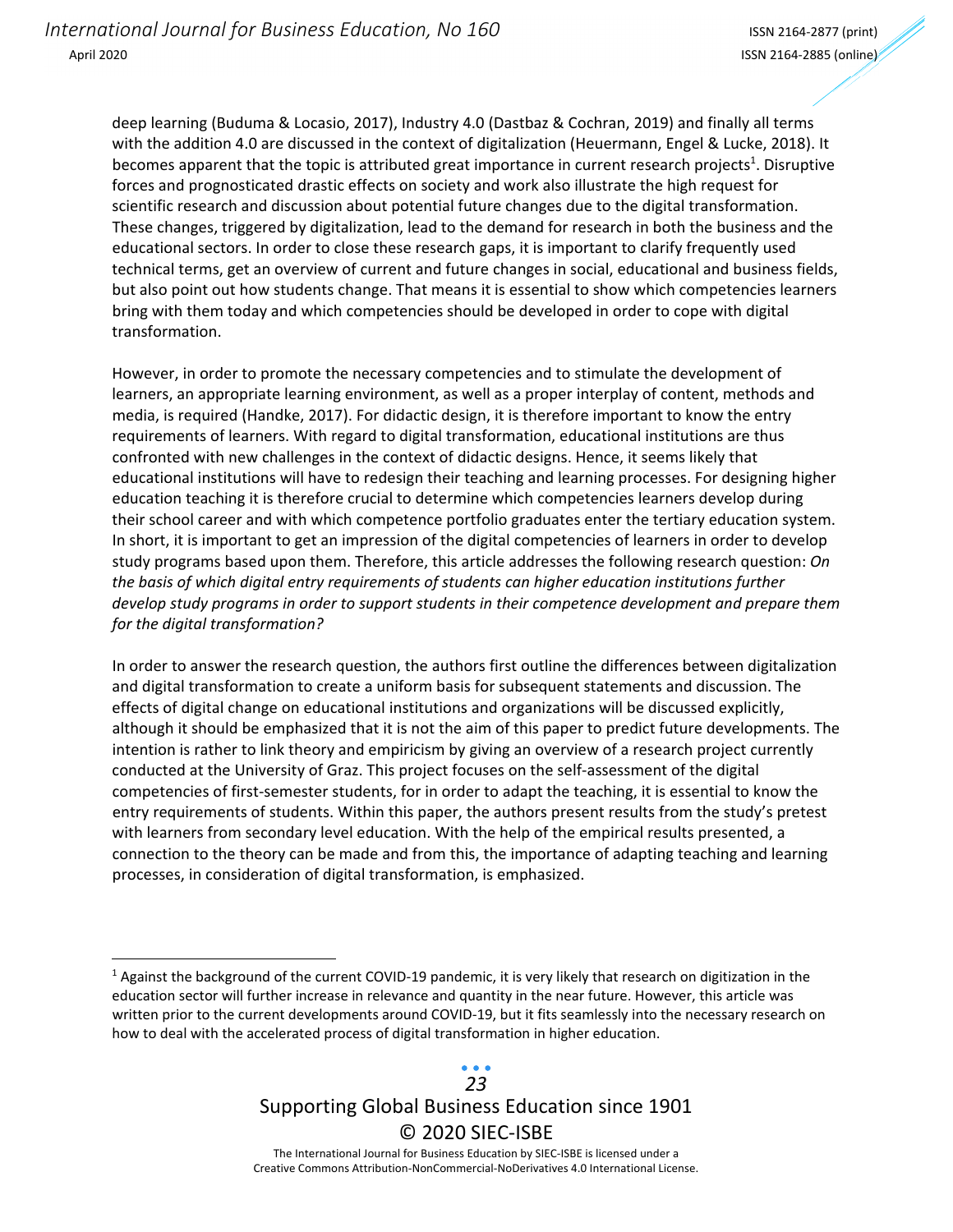#### **Digitalization and Digital Transformation: A Clarification of Terms**

The term digitalization is based on the adjective digital, which derives from the Latin word *digitus* and means categorized, integer, countable and discrete in value and time. The origin of the term digitization goes back a long time and is attributed to the development of the binary number system in the 17th century (Vogelsang, 2010). Digitalization today describes a process of the conversion and integration of analog into digital data with at least two characteristics (0 and 1), that are located in a discrete system (Heuermann, Engel & Lucke, 2018). Analog data (that means stepless and continuous data) are converted into digital data (that means stepped and discrete information streams), whereby the information content remains unchanged (Huppertz, 2018; Talin, 2018). This also happens with processes and workflows. The transformation from analog to digital work steps, based on data represented in bits and bytes, is also called digitalization (Ensinger, Fischer, Früh, Halstenbach & Hüsing, 2016). In contrast, digital transformation refers to a more sophisticated process of thinking and structuring. Problems can be solved in new, creative ways by using existing technologies and available digital information. Due to the requirement to grow with digital technologies, the goal of digital transformation is to realign technology and business models, to come up with fundamental changes in basic structures and to adapt existing processes. In the context of digital transformation, this means that it is not the technology, but a resulting problem that is seen as the starting point, and this problem is to be solved in the best way possible through new patterns of thought (Oxford College of Marketing, n.d.; Talin, 2018).

In detail, three terms are distinguished with an even more concrete differentiation. A distinction is made between the terms *digitization*, *digitalization* and *digital transformation,* which build on each other. The level digital transformation is located at the end of the precondition chain and can be reached only if previous levels have been achieved. Figure 1 shows the delimitation and definitions of the terms related to digital transformation, as discussed by Kamsker and Slepcevic‐Zach (2019).



Supporting Global Business Education since 1901 © 2020 SIEC‐ISBE The International Journal for Business Education by SIEC‐ISBE is licensed under a *24*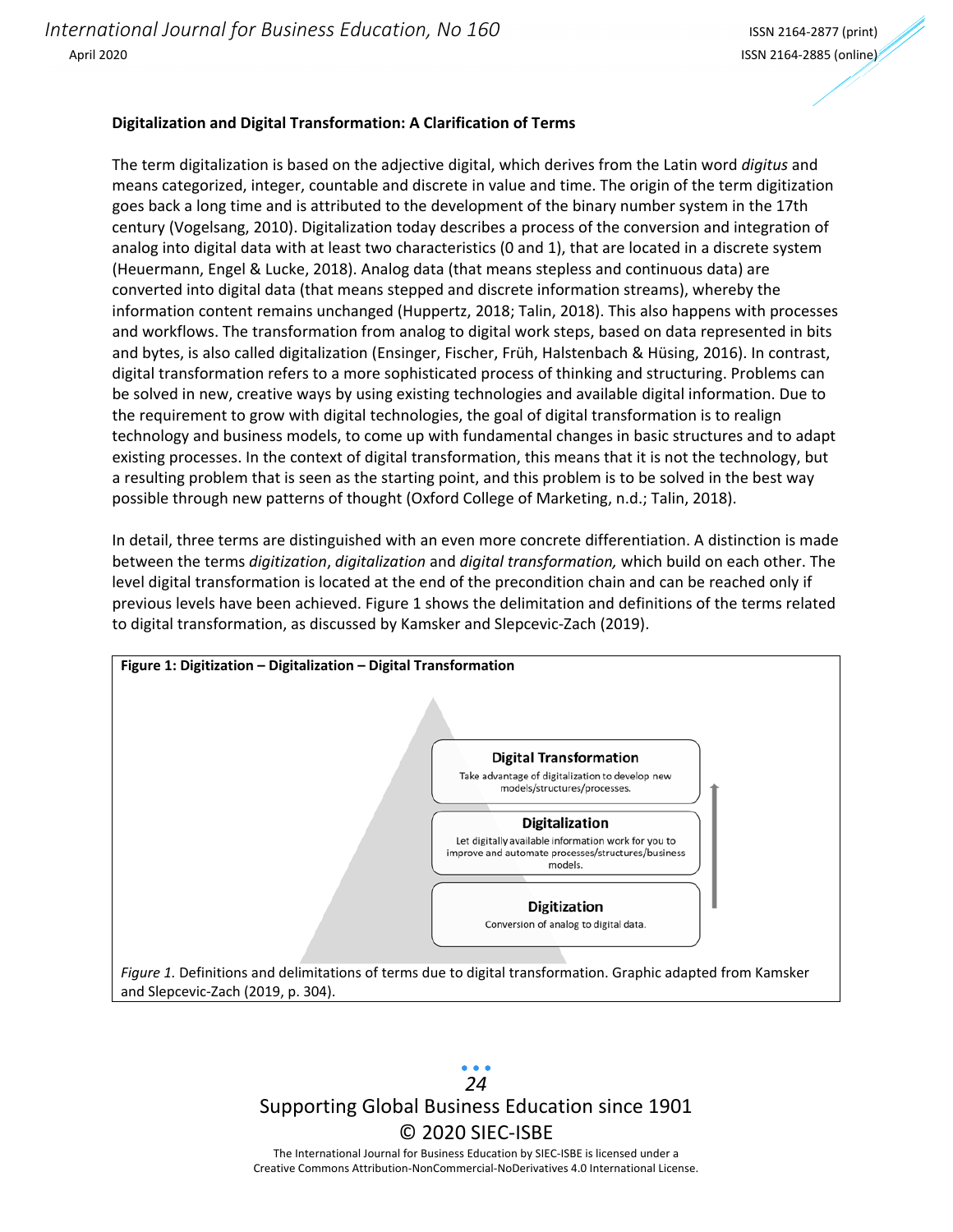*Digitization* is defined as a transformation of analog data into digital data. This means, for example, scanning a hand‐written document and making it available digitally. When the information is available in digital form, it is used within the framework of *digitalization* to enable new workflows and to improve established ones. As an example, the electronic execution of the tax returns can be mentioned. In the past, this process was characterized by folders full of invoices, the completion of a demanding form and the storage of numerous sheets of paper. Then the tax return was processed directly to the tax office in the central tax department, where the forms were checked manually. Through digitization, it is now possible to accelerate the process and to work in a paperless manner. Taxpayers can enter their data online at any time and from anywhere, and after the input confirmation, the online form is automatically forwarded to the responsible tax office. There the data entries can be checked promptly, and a confirmation e-mail can be sent automatically to the taxpayer. This example shows that there is enormous potential for applications to facilitate standard procedures as soon as data is digitally available. These improved applications and procedures can then be used to consider changes in business activities and models. This makes it possible to exploit the potential of digital technologies. Such a process of developing new business models that integrate all digitized data and applications as well as workflows is called *digital transformation.* To this end, the example of Netflix, which has replaced the previous dominant video rental company Blockbuster, can be mentioned. In the beginning, films were available in digital formats and movies were watched at the cinema or on DVDs in the home for entertainment. Due to advancing technology and the associated digitalization that has arisen, a completely new business model emerged – film streaming (Heuermann, Engel & Lucke, 2018).

Due to the different approaches of various disciplines, such as sociology, computer science, cognitive science and business administration, the terms are used inconsistently. Nevertheless, it is necessary to establish a common understanding in order to discuss the challenges triggered by digital transformation.

#### **Digital Transformation and the Impact on Educational Institutions**

In discussions about the digital transformation of work and society (Autor, Levy & Murnane, 2003; Bonin, Gregory & Zierahn, 2015; Frey & Osborne, 2013), the structural interdependencies between technology, organizational forms, and work processes are often the focus; whereas, the people who participate in such processes, are often pushed to the background of the discussion. Although the importance of performance indicators is central, it is not the sole objective of digital transformation (Kamsker & Slepcevic‐Zach, 2019; Kamsker & Slepcevic‐Zach, 2020). Actually, it is more about asking questions such as, what skills do employees need and how can educational institutions create opportunities to prepare future generations for both new and different skill requirements and a changing labor market (Ahrens & Gessler, 2017).

To be a specialist in one subject or one area will no longer be enough, rather multiple qualifications are required (Schrack, 2018). There is an increasing demand for the development of interdisciplinary and personal competencies. In addition to interdisciplinary cooperation, the development of innovation and team spirit is required. In general, the acquisition of a wide competence repertoire should be fostered. In addition to the increase in professional competencies, the focus of teaching processes should primarily be on interdisciplinary (for example, communication and problem‐solving skills, as well as process understanding) and personal competencies (for example, linguistic and intercultural

## Supporting Global Business Education since 1901 © 2020 SIEC‐ISBE The International Journal for Business Education by SIEC‐ISBE is licensed under a *25*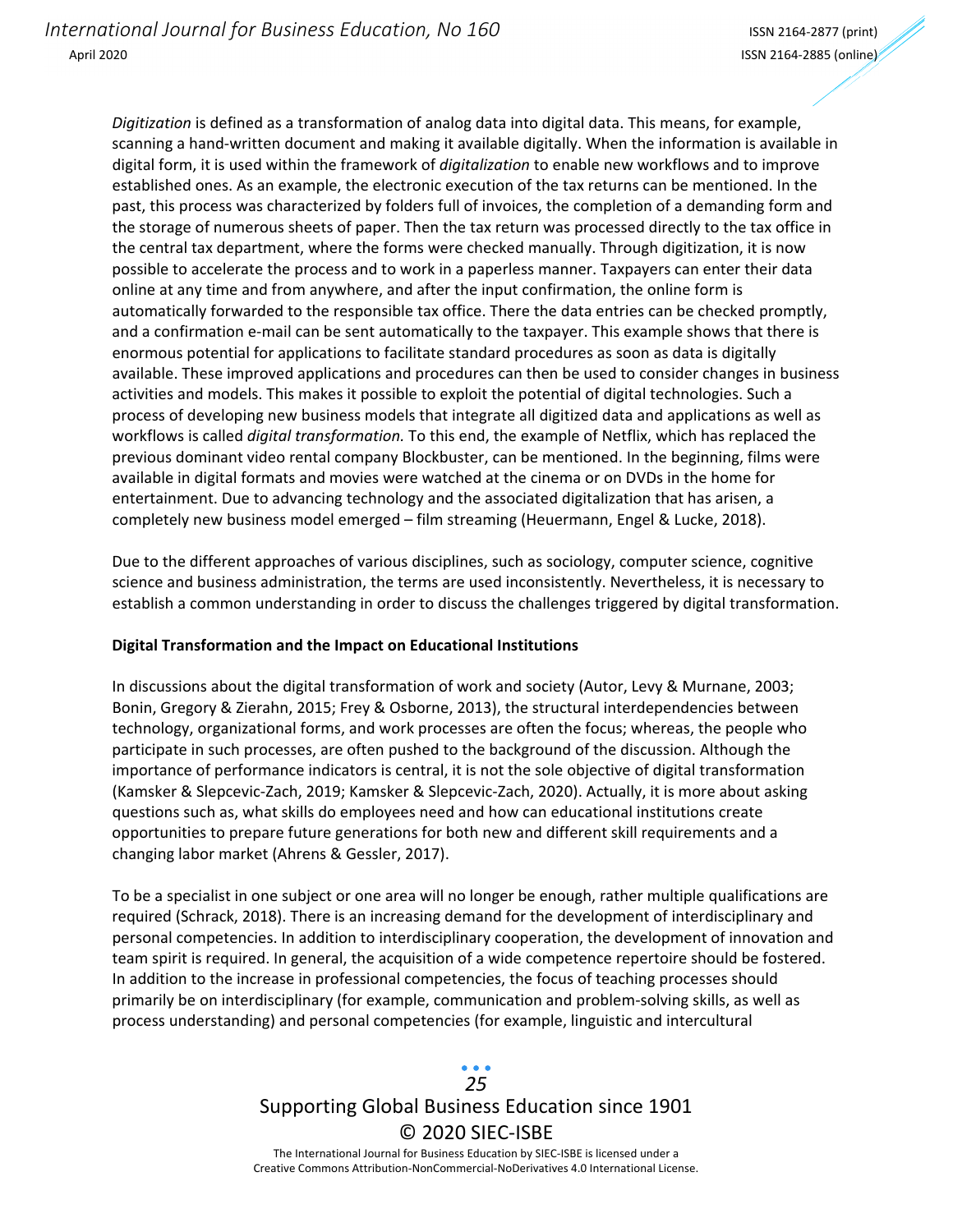competencies). The demands for a wide range of competencies have existed for a long time, but due to discussion about digital transformation, the value of some competencies – especially digital competencies – has increased, while at the same time the focus is no longer on knowledge skills only (Euler, 2017; Schrack, 2018). To the same extent that the terms digitization and digital transformation are used differently, digital competencies are also associated with different definitions.

In order to name the competency facets that are relevant for the use of modern information and communication technologies, a variety of terms have developed in scientific discourse that go beyond the term digital competencies. Nevertheless, in order to be able to define digital competencies, it is important to understand the concept of competence in educational science (Klafki, 2007; Roth, 1971; Weinert, 2001). Although discussed and defined in different ways, the key aspects of competencies are the following: (1) competencies manifest themselves in concrete situations; (2) they are activated depending on the situation; (3) they are subject‐bound; and (4) they are changeable (Kaufhold, 2006). In addition, competencies represent a mixture of knowledge, skills, as well as motivational and volitional aspects and are necessary in order to actively participate in society. In the age of digital transformation, an active participation includes the acquaintance of digital competencies; therefore, digital competence frameworks have emerged. One of them is the *Digital Competence Framework for Citizens* (short: DigComp) of the European Union (Carretero, Vuorikari & Punie, 2017). The DigComp Model is based upon the digital competence definition used in the publication of key competencies for lifelong learning. The latest definition is the following:

Digital competence involves the confident, critical and responsible use of, and engagement with, digital technologies for learning, at work, and for participation in society. It includes information and data literacy, communication and collaboration, media literacy, digital content creation (including programming), safety (including digital well-being and competences related to cybersecurity), intellectual property related questions, problem solving and critical thinking. (European Commission, 2019, p. 10)

While digital competencies are defined as quoted above, competencies themselves are understood as a "combination of knowledge, skills and attitudes" (European Commission, 2019, p. 5). This includes the key elements of the educational science concept of competence. Hence, by referring to the DigComp definition of digital competencies, a connection is established between a theory‐based definition of competence and a more empirically oriented one.

Transferring this definition to higher education institutions highlights the importance of covering the need for further development in higher education teaching and learning processes. Kerres (2016) has dealt with the question of the consequences of digital transformation for education. He defines the digitalization of education as a transformation of the entire learning process, from knowledge generation to knowledge communication. The definition includes a broad understanding of the learning process and in addition, preparation and follow‐up activities (e.g. counselling of learners, assessment, enrollment for educational opportunities). Above all, the question of *how* the quality of learning processes has to be addressed in order to fulfill current and future requirements of the labor market and society. There is also a need to talk about the change of learning through the use of new digital technologies, as learners and their learning habits have also changed (Androsch, Gadner & Graschopf,

# Supporting Global Business Education since 1901 © 2020 SIEC‐ISBE *26*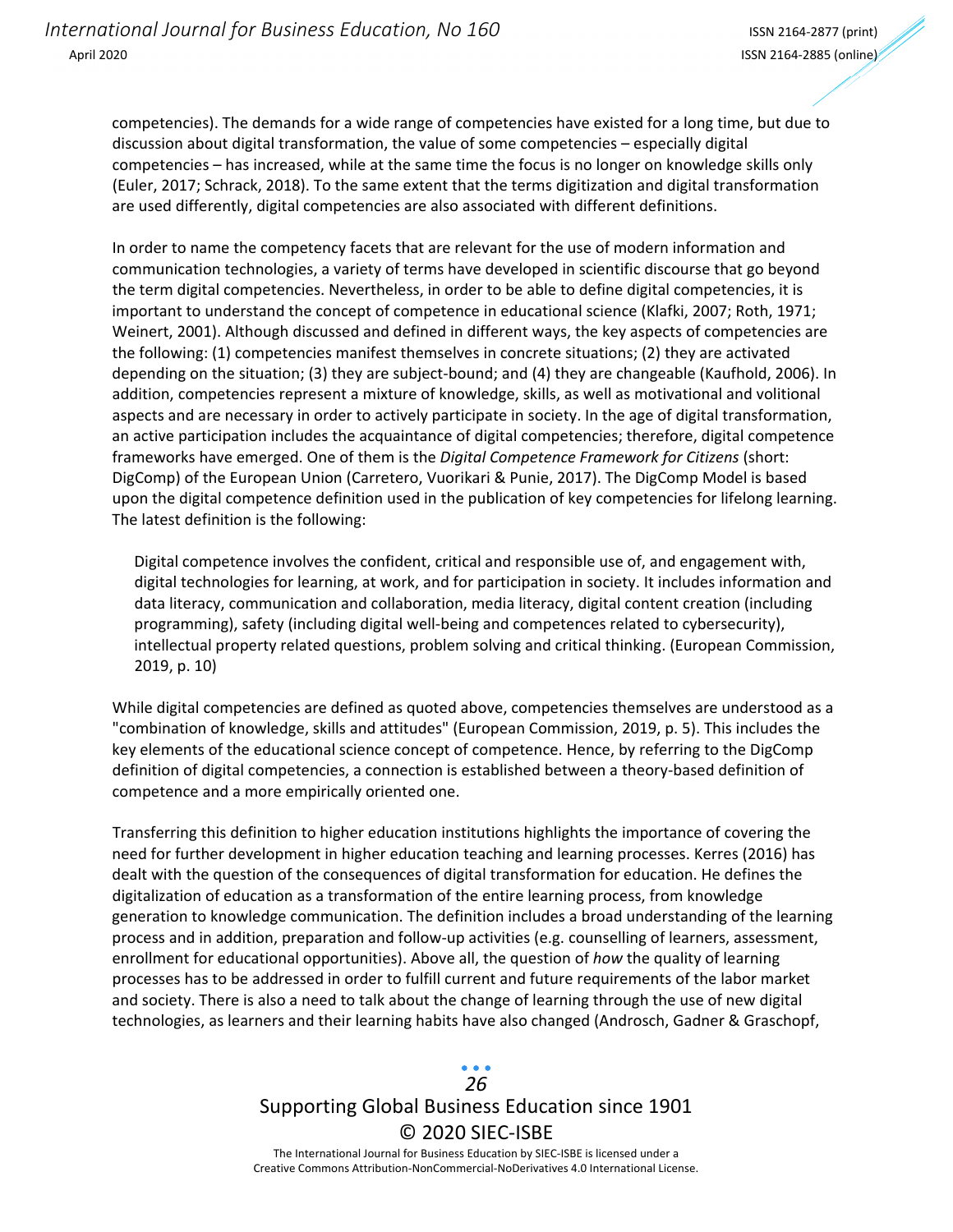2017; Hochschulforum Digitalisierung, 2018). The ability to retrieve information anytime and anywhere from mobile devices, to search for interests, and to generate knowledge, refers to a design of learner‐ specific teaching and learning arrangements. The creation of individualized learning settings becomes more important. Learners want more freedom to design their own learning processes; nevertheless, it is important to ensure a combination of the face-to-face interaction of a classical classroom teaching setting with online units (Sachs, Meier & McSorley, 2016).

#### **Higher Education Teaching and Learning Surrounded by Digital Transformation**

Digital media, electronic platforms, as well as teaching and learning arrangements framed by information and communication technologies, have arrived in higher education and are accompanying lecturers and students in their everyday life. As mentioned, there are many changes in learning behavior and in the skills needed in an age characterized by digital transformation. In many cases, higher education institutions are merely seen as the suppliers to the employment system; nevertheless, it is important to address the demands of prevailing and increasing digitalization as an occasion for the transformation of current educational processes (Gerholz, 2018).

LeBlanc (2018) describes three challenges that higher education institutions will have to deal with in the future: (1) Development of a learning-eco-system; (2) Adaptation of the predominant unit model; and (3) Rethinking educational content:

- (1) "A coherent learning eco‐system in which learners move in and out over a lifetime" (LeBlanc, 2018, p. 23) is required. The system is intended to provide learners with the opportunity to participate in different learning settings offered by various institutions and thus to gain various learning experiences. A stronger outcome‐orientation at higher education institutions can also be observed. The educational processes are oriented towards the needs of the employment system in a national as well as an international perspective. In that way, the focus should not only be on the labor market. It is also important to prepare students for future social, professional and private problems through the development of scientifically based action competence (Gerholz, 2018).
- (2) As a further challenge, higher education institutions see themselves confronted with the need to move away from the idea of a "one size fits all model of education" (LeBlanc, 2018, p. 25) and to adapt and realign the predominant standard model in order to offer learning opportunities adapted to the future needs of students.
- (3) The last aspect refers to the rethinking of previous educational content. For example, the increasing rationalization and substitution of work activities requires a rethinking of future occupational profiles. It is demanded that a new taxonomy of work activities will be created in order to deduce which tasks will be taken over by machines in the future, which activities will take place in the interaction between humans and machines, and which activities can only be done by humans. This results in new requirements and challenges for future graduates, both in society and in the labor market, which triggers higher education institutions to rethink educational content, stimulates the process of developing digital competencies and improves the quality of teaching (Gilch et al., 2019; LeBlanc, 2018).

## Supporting Global Business Education since 1901 © 2020 SIEC‐ISBE The International Journal for Business Education by SIEC‐ISBE is licensed under a *27*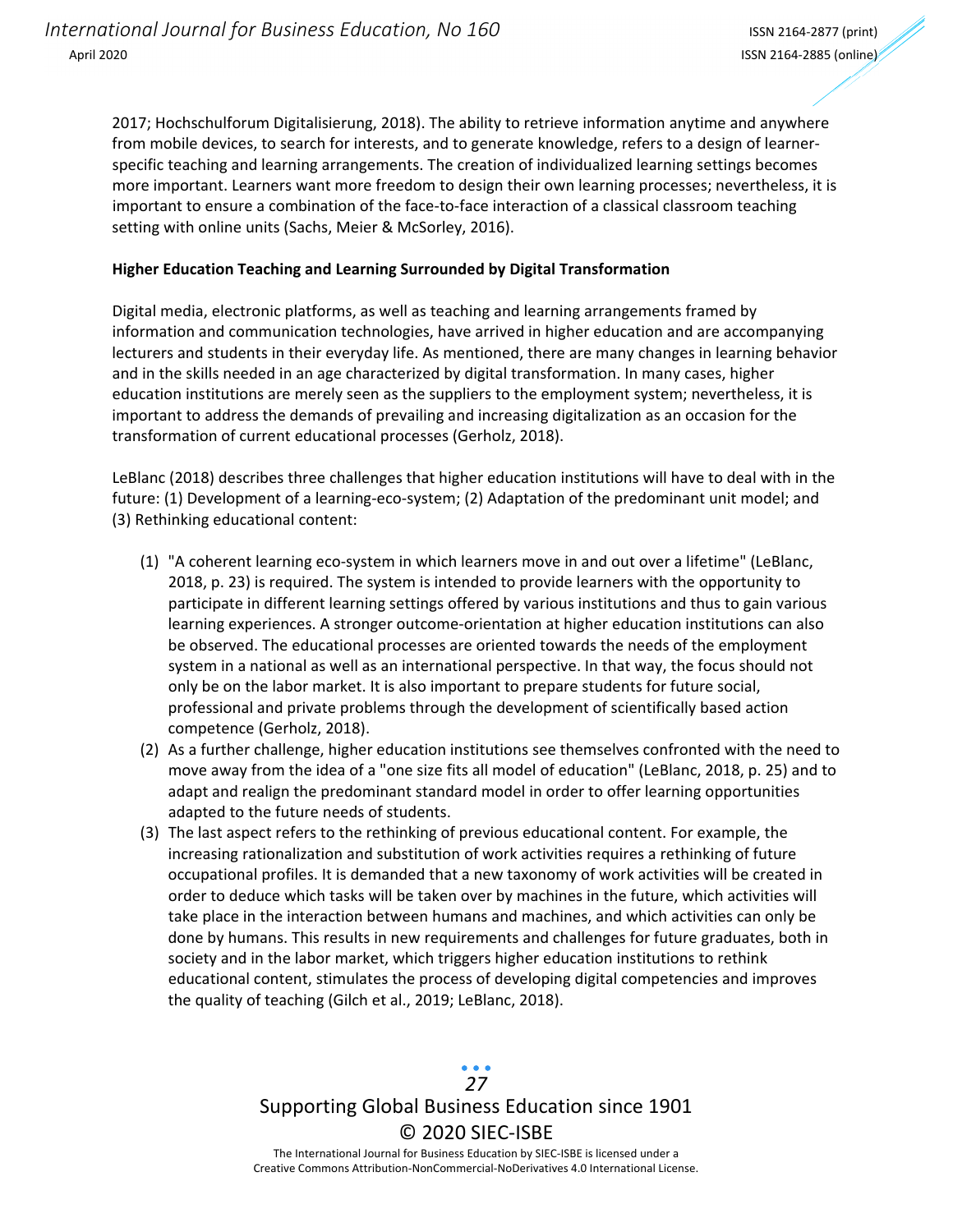Due to these new challenges and the expectations posed by digitalization, it is no longer sufficient to make working materials available online or to meet digital transformation solely at a level of methodical and media innovations (Hochschulforum Digitalisierung, 2016). The aim of higher education development is, among other things, to consider the employment prospects of future graduates and to adapt existing curricula (Walkenhorst, 2017) and further develop them in a cyclical process (Plan Do Check Act) in order to ultimately support students in their competence development. However, this can only be achieved if appropriate teaching-learning-arrangements, adapted to the current situation, are designed within the curricular framework.

In order to realize these demands on the further development of higher education institutions, to move away, in particular, from a "one size fits all model of education" (LeBlanc, 2018, p. 25) and to better align teaching‐learning‐arrangements with a focus on the future needs of students, it is necessary to start with an analysis of the people involved in the teaching-learning-process. On the one hand, it is necessary to ascertain and promote the competencies of lecturers with regard to digital teaching-learning-settings ("teaching prerequisites") (Riedl, 2004). On the other hand, in the sense of a holistic design of university teaching, consideration must be given to the entry requirements of the learners. Hence, lectures are required to design teaching methods in such a way that students are supported in their competence development (Meyer, 2015) and prepared for future challenges in their professional field (Bologna Declaration, 1999).

Under the assumption that students as so-called digital natives (Prensky, 2001) already have sufficient digital competencies to successfully complete their studies, scientific research has primarily dealt with the acquisition and development of the digital competencies of lecturers (Bundesministerium für Wissenschaft, Forschung und Wirtschaft [BMWFW], 2017; Hochschulforum Digitalisierung, 2016; LeBlanc, 2018). As digital natives, it is assumed that students possess crucial digital skills which they have learned in everyday life through the use of digital devices and applications; however, practical experience from technology-supported academic teaching suggests that students (and above all, firstsemester students) cannot directly transfer their digital skills to their study situation (Kopp, Gröblinger & Adams, 2019). Furthermore, the digital competencies of freshmen appear to be very heterogeneous, depending on previous schooling, private interests and social environment. This has an impact on student's acceptance of the technology-supported courses and learning opportunities offered by higher education institutions.

In order to successfully enrich academic teaching with digital elements, it is necessary to understand which digital competencies first-year students possess in order to balance the different levels of professional competence in the field of digital transformation, and prepare students for a professional world where digital skills are necessary. Although an essential basis for teaching students with the help of modern technological tools and media‐enhanced didactic methods, a well‐founded survey of these digital competencies is not yet available in Austria; however, similar research studies dealing with digital competencies of students exist in Germany (Plasa, Kmiotek‐Meier, Ebert & Schmatz 2019) and Switzerland (Frischherz, MacKevett & Schwarz 2018).

> Supporting Global Business Education since 1901 © 2020 SIEC‐ISBE The International Journal for Business Education by SIEC‐ISBE is licensed under a *28*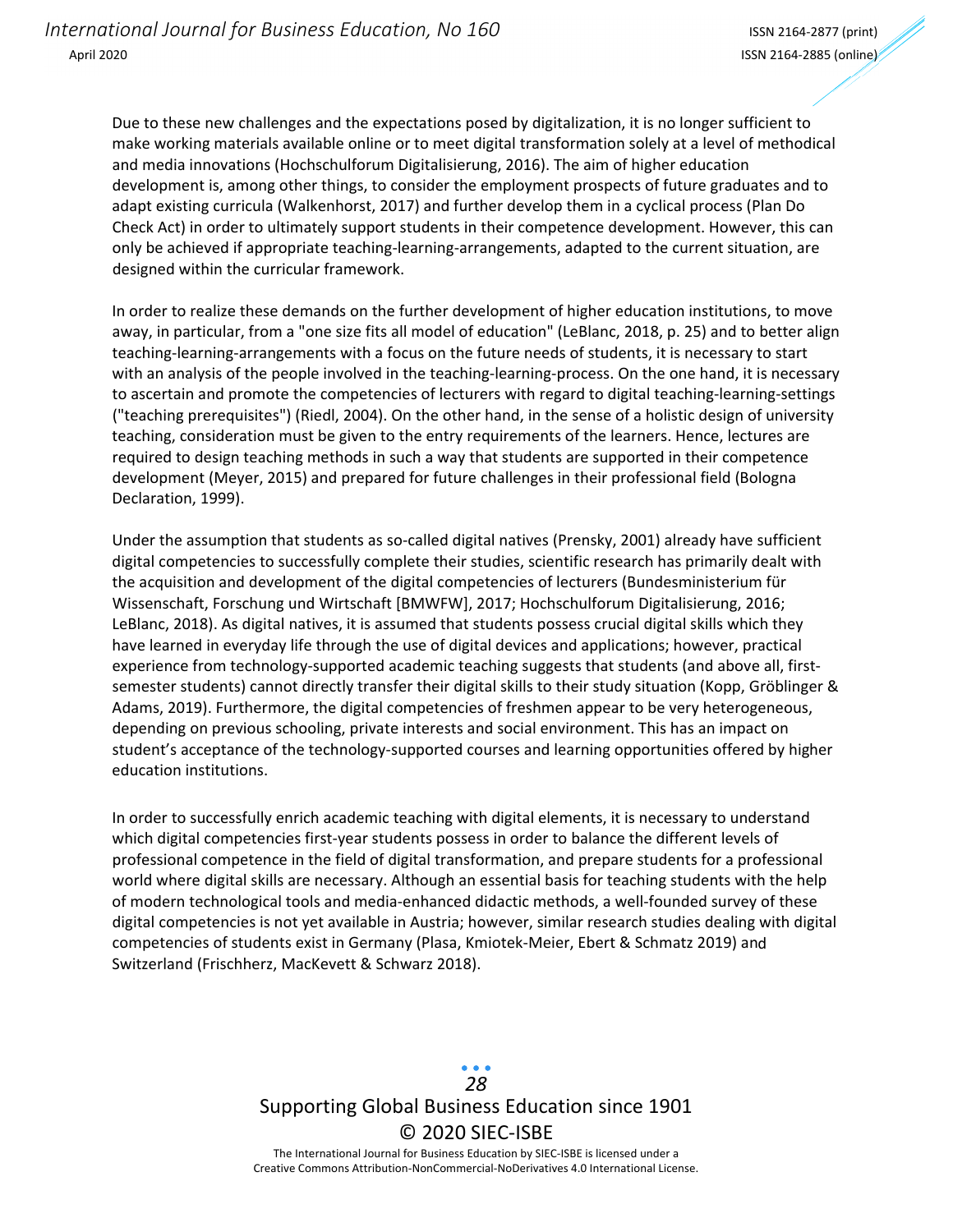#### **DiKoS: Analysis and Development of the Digital Competencies of Students**

The circumstances and problems outlined above have been the incentive for a research project focusing on the digital competencies of first‐semester students. The project *DiKoS – Analysis and Development of Digital Competencies of Students (*DIKOS: Digitale Kompetenzen von Studierenden, n.d.) is a joint project of all nine Styrian higher education institutions<sup>2</sup>. The project is dedicated to a comprehensive selfassessment of the digital competencies of first-semester students and their demands on modern technology‐supported academic teaching, followed by the formulation of practical implications for academic teaching. These recommendations are consequently used for designing future technologysupported teaching and learning settings, which match the existing competencies of the students and their expectations.

#### **Research Design and Method**

The DiKoS‐project aims at a complete survey of all first‐semester students who started their studies in the winter semester 2019/2020 in the Styrian higher education area. In order to achieve the objective of a full survey, we decided to conduct a large‐scale written survey. Prior to the study, the advantages and disadvantages of online and paper‐pencil questionnaire surveys were discussed. In order to achieve the goal of a complete survey, the researchers decided to administer a paper‐pencil questionnaire survey, since the response rates for online surveys are lower than those of traditional paper‐pencil surveys (Gusy & Marcus, 2012; Maurer & Jandura, 2009). The chosen method of a questionnaire survey in paper‐pencil format is thus in line with research interest and provides the empirical results to answer the research question. The researchers developed a questionnaire based on the Austrian DigComp 2.2 AT competence model (Bundesministerium für Digitalisierung und Wirtschaftsstandort [BMDW], 2018). This model consists of the six competence areas (0) Basics and access, (1) Information and data literacy, (2) Communication and collaboration, (3) Digital content creation, (4) Safety, and (5) Problem solving and further learning (BMDW, 2018), which are based upon the above-mentioned European Digital Competence Framework 2.1 (Carretero, Vuorikari & Punie, 2017). To get an overview of the state of research and for the operationalization process of the mentioned DigComp 2.2 AT areas of competencies, existing studies dealing with digital competencies, digital literacy, media literacy, media competencies, or information and communication technologies, have been systematically reviewed. We analyzed eight German studies in detail, which have been published in the last five years (Janschitz et al. 2019). As a result of the analysis, the researchers identified 390 items that have already been used in questionnaires. These items served as a starting point for the questionnaire. With regard to the research study – the measuring of the self-assessment of the digital competencies of first-semester students – some items from the surveys were used, while others were adapted or replaced by newly created ones.

Supporting Global Business Education since 1901 © 2020 SIEC‐ISBE The International Journal for Business Education by SIEC‐ISBE is licensed under a *29*

 $<sup>2</sup>$  The nine Styrian higher education institutions consist of five universities (Graz University of Technology, Medical</sup> University of Graz, Montanuniversitaet Leoben, University of Graz and University of Music and Performing Arts Graz), two universities of applied sciences (CAMPUS 02 University of Applied Sciences and JOANNEUM University of Applied Sciences) and two teacher training universities (Private University College of Teacher Education Diocese Graz‐Seckau and University College of Teacher Education Styria). These institutions cooperate in the Styrian University Conference. For further information about the Science Space Styria and the Styrian University Conference see: http://www.steirischerhochschulraum.at/en/.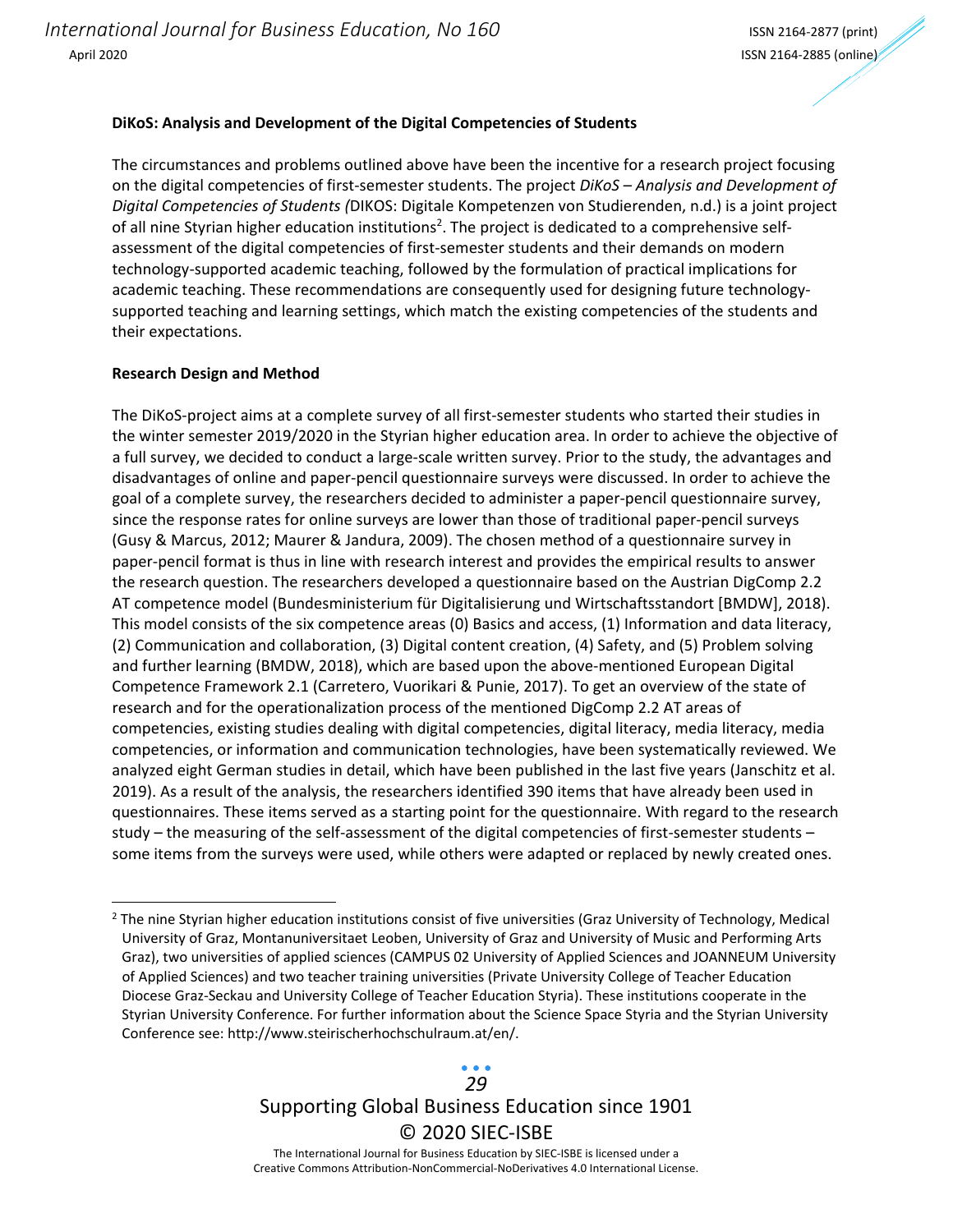It is important to emphasize that when measuring competencies of any kind, attention has to be paid to the fact that competencies, per se, can only be measured in terms of performance, i.e. in action. Such performance cannot be demonstrated in a questionnaire; therefore, the questionnaire asked students to self‐assess their digital competencies. However, in order to not only measure digital competencies in terms of self‐assessment, other aspects were also taken into account. In addition, the term "digital competencies" is a multidimensional construct which requires more than one dimension of measurement. Such constructs must be made empirically measurable by operationalization procedures. Through the theoretical reference to the DigComp 2.2 AT model, which was used as guidance, different facets of the construct of digital competencies are reflected in the questionnaire. Thus, in addition to questions on the self‐assessment of digital competencies, the questionnaire contains questions on the use and application of digital devices and online offerings, questions on attitudes towards digitization, and knowledge questions on specific digital topics.

In addition to the DigComp 2.2 AT model, the researchers also oriented towards the Digital Index (Initiative D21, 2018; Initiative D21, 2019) which has been used to survey the digital competencies of German society, annually, since 2013, using a multidimensional Digitization Index. The DigComp 2.2 AT Model and the Digital Index have been the frames of reference for the creation of the study questionnaire, due to a well‐founded presentation of digital competence understanding. The first draft of the study questionnaire was constructed with these two reference points in mind and prepared for pretesting.

#### **Description of the Population and Pretest Sample**

As previously mentioned, the researchers aim for a complete survey among first‐semester students in the Styrian higher education area. According to official figures from the nine Styrian higher education institutions, in the winter semester 2019/2020, a total of 5,866 students received a matriculation number for the first time in Austria. Of these 5,866 first‐year students, 4,676 could be questioned, which corresponds to a response rate of 79.7%. In order to successfully conduct a survey on such a large scale, a pretest with the measuring instrument used is required. Hence, the pretest was conducted to test the validity of the questionnaire and to check whether the planned multivariate analysis methods would be feasible in practice. In this paper, the researchers specifically focused on the results of the pretest as the data from the main survey was not available at the time of publication.

The pretest was conducted with upper secondary education pupils and not with university students. This can be explained by the fact that, due to the project schedule, the researchers could not wait to pretest students at the semester opening in October 2019. The researchers decided to question potential prospective students, meaning pupils in their last school year in the upper secondary educational level. The focus schools included schools with an upper secondary diploma (Matura), specifically in Academic Secondary Schools Upper Cycle (AHS Oberstufe) and Colleges for Higher Vocational Education (BHS) like Secondary College of Business Administration (HAK), Secondary School for Economic Professions (HLW) or Higher Federal Technical College (HTL). Because of Matura examinations, pupils in their last year quit school earlier. For this reason, the pretest was conducted with a sample of pupils in the third (AHS) and respectively the fourth (BHS) class of the upper secondary level. A major limitation of the pretest itself is the questioning of *possible* first‐semester students and not first‐semester students themselves.

# Supporting Global Business Education since 1901 © 2020 SIEC‐ISBE *30*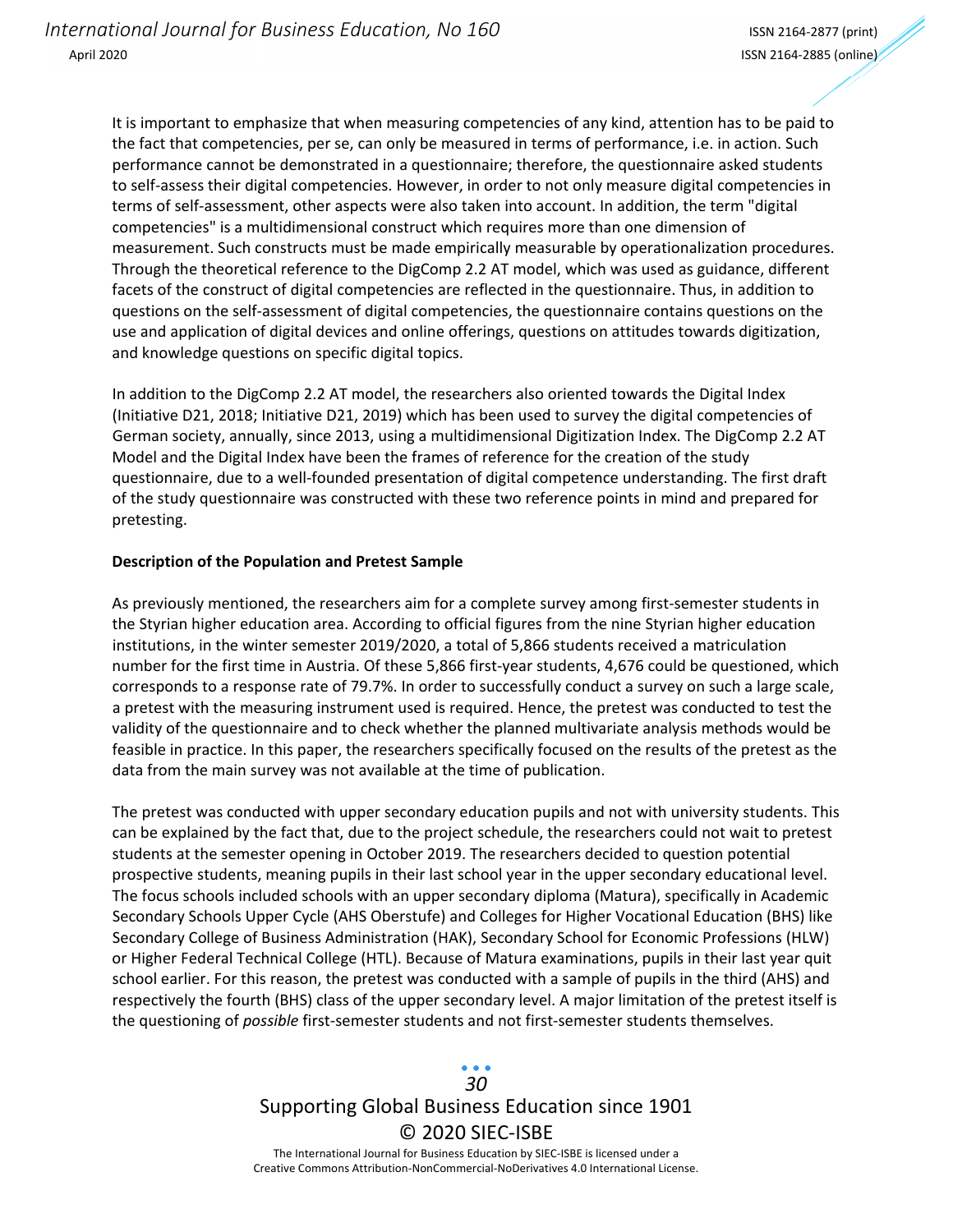Nevertheless, the surveyed sample is as comparable to first‐semester students as possible and best represents their attitudes, behavior and style of living.

The pretest took place in eight different schools in Styria. Overall, 176 pupils completed the questionnaire. Due to listwise case deletion the number of cases used for statistical analysis differs among the presented calculations. In our sample, 63% attend a BHS and 37% an AHS. This is in contrast to the educational background of Austrian first-semester students who predominantly come from an AHS. According to the Austrian National Education Report 2018 55% of first‐semester students attended an AHS before beginning their studies, while only 35% attended a BHS (Mayrhofer et al., 2019). Furthermore, the majority (72%) of our respondents are female and have grown up in a rural environment (59%). The average age of the pupils is 18 years.

#### **Results**

#### **Starting point: The Role of Digital Devices and Media in Everyday Life**

Digital devices and tools determine the everyday life of young people intensively. For example, the majority (79%) of the respondents state that they use digital tools, such as an online calendar or notes app, to organize their daily lives. 80% also agree that the disappearance of the Internet and digital equipment would have a negative impact on their lives. More than half of the people surveyed (54%) indicate that a life without the internet would be unimaginable.

On the one hand, this means there is a strong dependency on digital devices and the Internet. On the other hand, there is also an awareness of the consumption of online media and a critical reflection on its intensive usage on the part of the pupils. More than half (53%) strongly agree that they often use the Internet longer than they intended. Furthermore, 76% want to be consciously "offline" more often in the future. Concerning the future, more than half (53%) are worried by the idea that much can be done only via the Internet. Another interesting finding, highlighting the insecurities towards a digital future, is the fact that pupils do not feel well‐prepared for digital transformation: More than two thirds (70%) point out that school has not prepared them well for a digital future.

The strong dependency paired with critical reservations towards digital devices and digital media, lead to an ambivalent relationship between the pupils and their digital environment. This relationship can be described as follows: Digital devices and digital media are both a blessing and a curse at the same time and have – as well as a blessing and a curse – a huge impact on pupils' everyday lives.

Figure 2 shows a list of the items discussed above. These items address the attitude of the pupils towards the Internet and digitalization. They have been measured on a 4‐point Likert scale, where number 1 stands for "strongly agree" and number 4 for "strongly disagree". In the Figure 2 the items are sorted by mean, whereby low mean values indicate approval.

> Supporting Global Business Education since 1901 © 2020 SIEC‐ISBE The International Journal for Business Education by SIEC‐ISBE is licensed under a *31*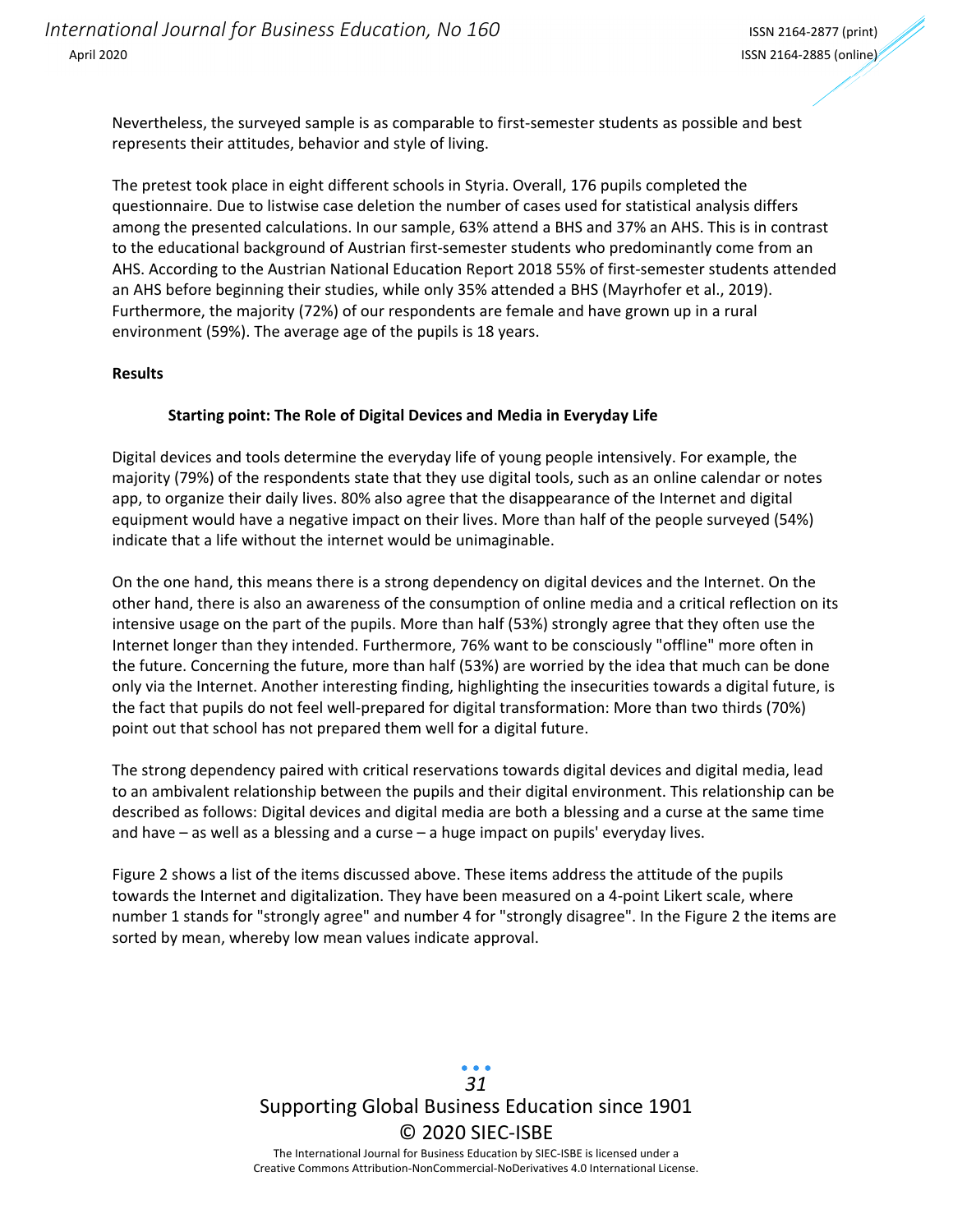

#### **Hidden Potentials: Equipment and Possible Benefits in Higher Education**

On average, each of the participants owns 3.4 devices, of which almost everyone owns a smartphone (99%), by far the most popular device among the respondents. As can be seen in Figure 3, 94% use a smart phone in their free time, while only 71% use their smartphone for educational activities. Therefore, the potential for higher education institutions and the professional use of smartphones in future technology-supported teaching and learning settings is enormous, as about one-third of those who own a smartphone do not use it for learning contexts.

The same applies to the use of tablets as well as e‐book‐readers. Both devices could be utilized in educational institutions, as well, since less than half of those who own a tablet (39%) use it for school purposes (14%). An e-book-reader is owned by 20%, while only 2% use it for educational activities; however, it is interesting to note that laptops or notebooks and desktop PCs are generally used more frequently for school activities (laptop/notebook 54%, desktop PC 76%) and less in leisure time (laptop/notebook 30%, desktop PC 65%).

> Supporting Global Business Education since 1901 © 2020 SIEC‐ISBE The International Journal for Business Education by SIEC‐ISBE is licensed under a Creative Commons Attribution‐NonCommercial‐NoDerivatives 4.0 International License. *32*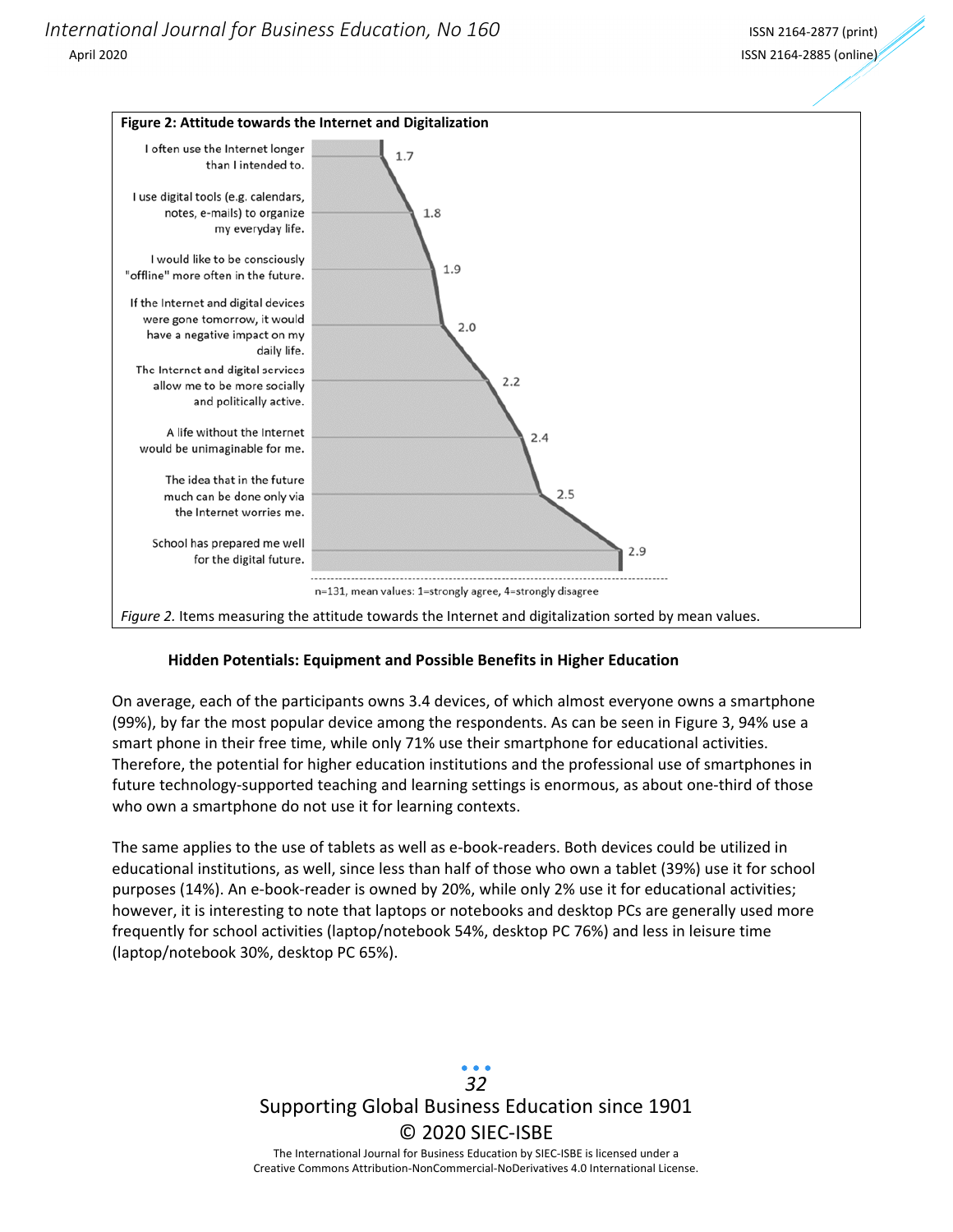<u> 1989 - Johann Stein, fransk politik (d. 1989)</u>



The fact that digital devices are already widespread among young people is shown above all by the fact that of eight devices given for selection in the survey<sup>3</sup>, nobody indicated owning only one device. Of the 153 respondents, 26 people own five devices or more. The average number of owned devices is 3.4. In general, the trend is towards portable devices is apparent, as can be seen for example by the fact that just 56% of the pupils own a desktop computer, which almost all use for educational activities. In comparison, 87% own a portable laptop or notebook, of which 76% use it for school purposes and 65% use the device in their free time (see Figure 3).

Figure 4 shows how respondents use their devices and which social media or online services they use. Social media, messenger services, but also videos and podcasts are used by the respondents both in their free time and for educational purposes (approximately 90%). Online encyclopedias like Wikipedia are also used by almost all participants (98%) in their free time, but less than half (42%) use it for learning activities. This requires educational institutions to follow the trend in a way that the social channels that are mainly used by the target group are provided with valid information.

Cloud services, forums and online‐communities, as well as professional social networks are currently less popular, especially for educational activities. Particularly surprising is the result that 42% do not even know about professional social networks like *LinkedIn* or *XING*, while almost half of the participants (46%) know them, but do not use them. This circumstance seems to hold great potential, since in a

## Supporting Global Business Education since 1901 © 2020 SIEC‐ISBE The International Journal for Business Education by SIEC‐ISBE is licensed under a *33*

<sup>&</sup>lt;sup>3</sup> The following devices were available for selection in the pretest: Smartphone (with Internet access), Mobile phone (without Internet access), Laptop/Notebook, PC (Desktop/Computer), Tablet, Portable Media Player (e.g. MP3- Player, iPod), E-Book-Reader, Wearables (e.g. Smartwatch).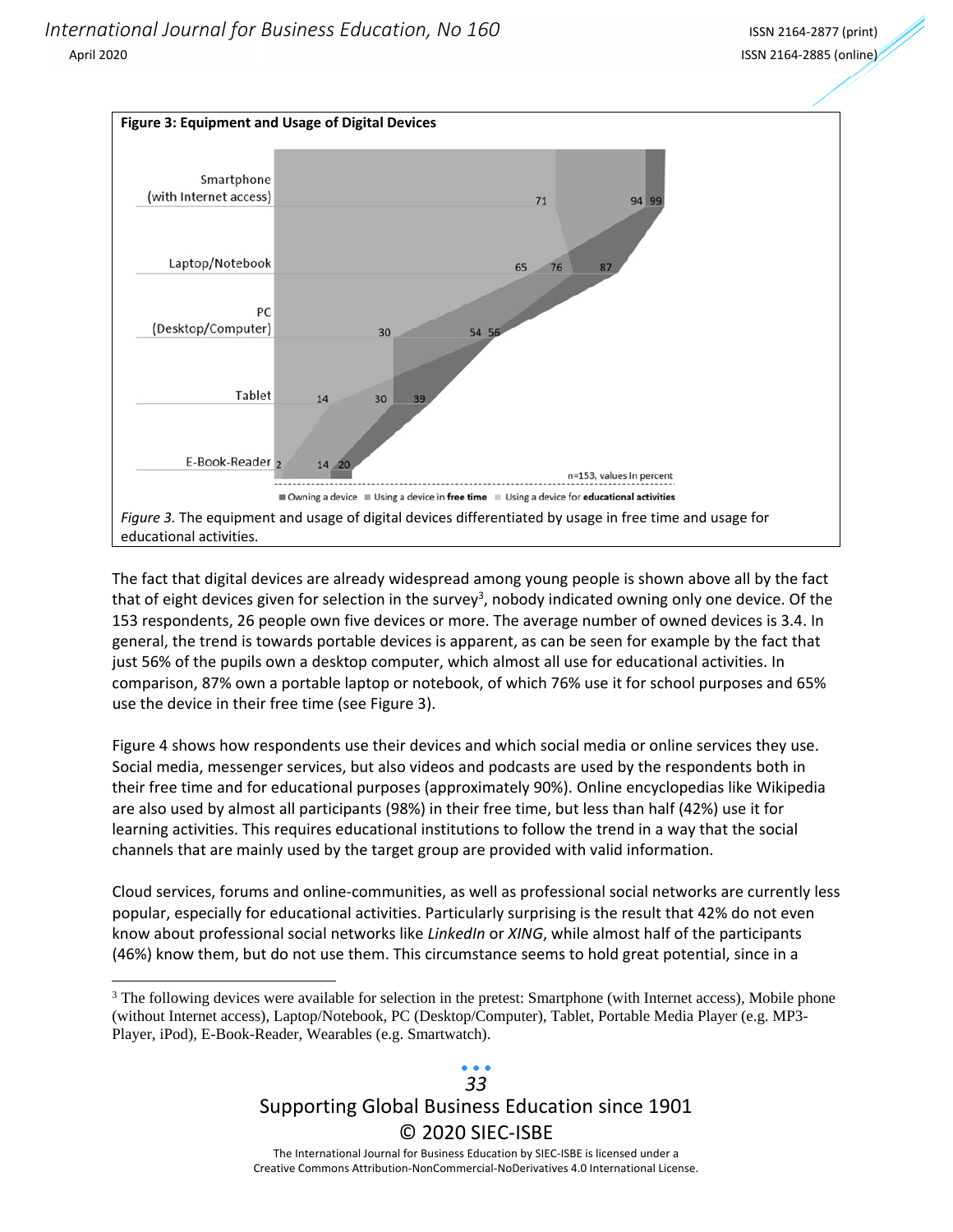constantly changing labor market, maintaining a presence on professional platforms could not only improve employability, but might also be a prerequisite for participating in the labor market in a digital future (Lupton, Oddone & Dreamson, 2019).



Concerning digital services that can be used for learning purposes, pupils were asked to state which online services they know and which of them they use (free of charge and/or fee‐based) (see Figure 5). More than three-quarters of the pupils surveyed (77%) use a service to retrieve text documents (e.g. PDF documents). This service is predominantly used free of charge (68%), while only a minority (9%) pay for this kind of service. Learning platforms like *Moodle* or *LMS.at* are used by 61% of the pupils. Although the majority of the respondents are aware of learning apps (58%), only 28% use them.

A surprising finding concerns online courses like *MOOCs* or *iMooX*. By now only 7% of those surveyed use such services, while 67% have already heard of them, but do not use them. The remaining 26% do not even know about such online courses; therefore, higher education institutions might do well in promoting their *MOOCs* and online tutoring courses and make these services better known. Furthermore, it might be beneficial for future technology‐supported teaching and learning settings to perfectly tailor the online course offerings to students. Also learning platforms such as *Moodle* or *LMS.at* could be used to a greater extent.

> Supporting Global Business Education since 1901 © 2020 SIEC‐ISBE The International Journal for Business Education by SIEC‐ISBE is licensed under a Creative Commons Attribution‐NonCommercial‐NoDerivatives 4.0 International License. *34*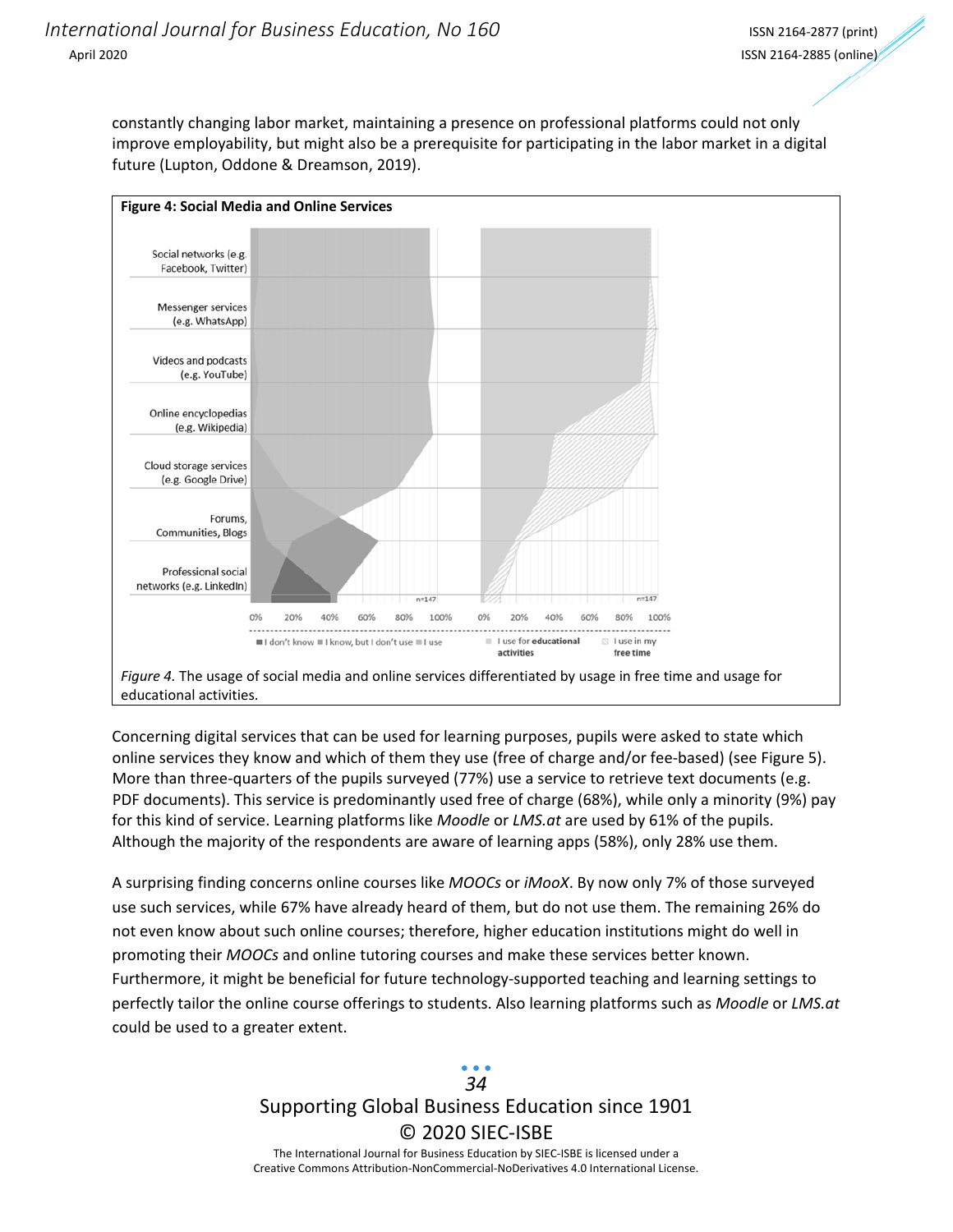

#### **Going into First Year: Expectations vs. Reality**

Teaching in higher education institutions is still conducted in a rather traditional way. Although the majority of courses are already supplemented by online materials, the potential of online teaching is far from being exploited and is only gradually finding its way into educational institutions. For example, successful use of blended learning can combine the advantages of online and face-to-face teaching and thus offer an optimal setting for learners. Formats such as these or similar, are precisely what the surveyed pupils want.

Most of the ongoing freshmen (83%) expect course instructors to often try something with new media. A study on vocational training in the digital age reaches a similar finding. 85% of the respondents want their instructors to try out something new with digital learning media and 93% prefer a mixture of analog and digital instructions (Schmid, Goertz & Behrens, 2016). The majority (90%) also want digital devices to be allowed for studying purposes during class time. On the other hand, the survey has shown that students do care about the content of a course, since 71% of them think that lecturers should focus on their expertise before considering which digital media to use. Good teaching is a sensible combination of media and didactics.

Figure 6 shows a list of items addressing the expectations pupils have of teaching and learning in higher education. The items have been measured on a 4‐point Likert scale, whereby 1 stands for "strongly

> Supporting Global Business Education since 1901 © 2020 SIEC‐ISBE The International Journal for Business Education by SIEC‐ISBE is licensed under a Creative Commons Attribution‐NonCommercial‐NoDerivatives 4.0 International License. *35*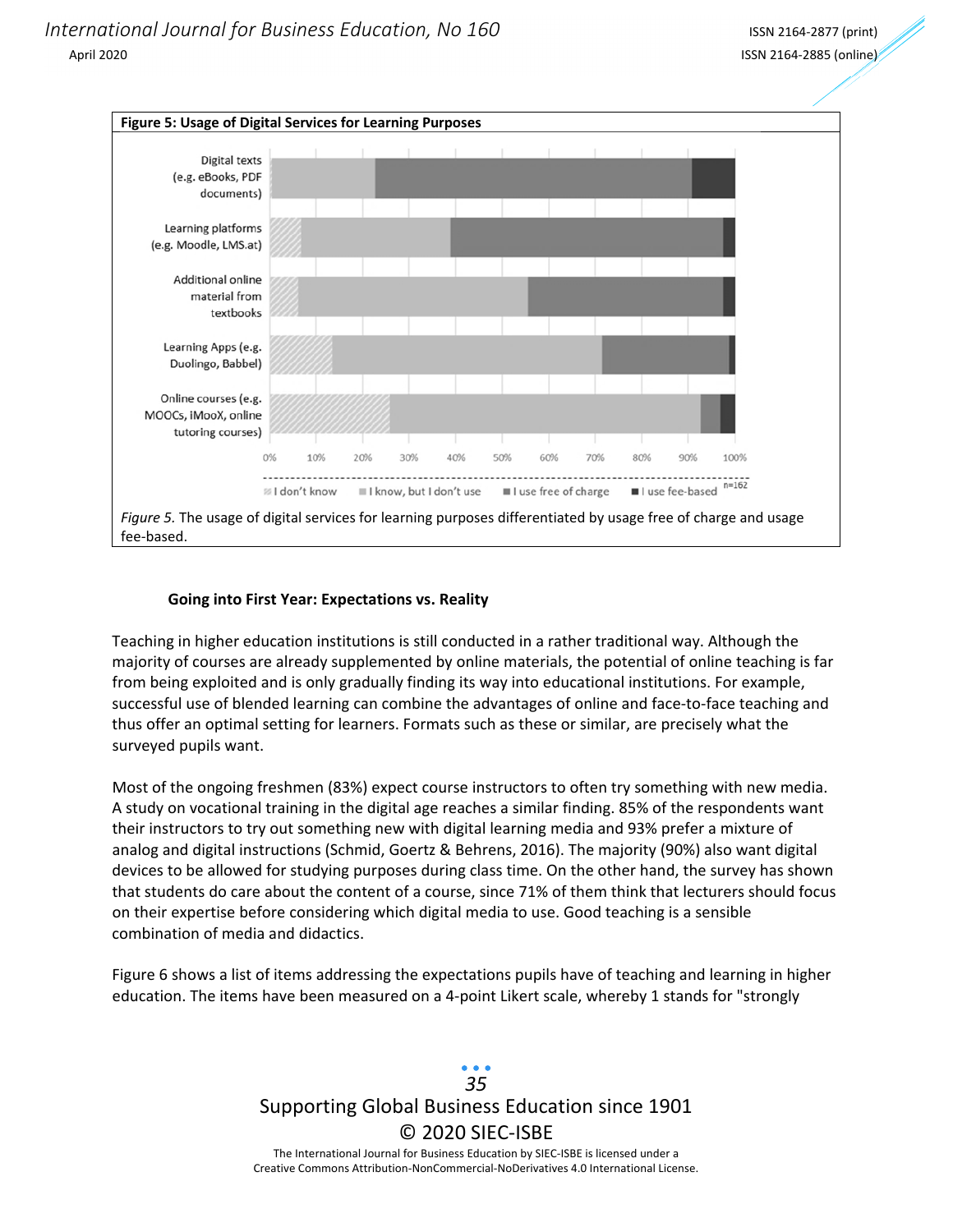agree" and 4 for "strongly disagree". In the figure the items are sorted by mean, whereby low mean values indicate approval.



#### **Discussion and Future Work**

Digitalization – or more differentiated – digital transformation leads to new questions and challenges for higher education institutions. In some cases, the current questions are not completely new, but these questions need new answers. In addition to changing framework conditions and in the interest of providing an environment for teaching and learning at higher education institutions, it is also important to perceive the changed competence requirements of graduates. Learners should be provided with a range of learning processes to help them develop and further promote the required competencies. In order to stimulate the promotion of necessary competencies for a digital world, it is important to know the entry qualifications of first-semester students by getting an overview of their digital competencies. This is done in the above described DiKoS‐project at the University of Graz.

Within this paper, the authors specifically focused on the pretest results of the DiKoS-project. Based on the pretest data, results were first presented in this article. A major limitation of the study is that the size of the pretest sample does not yet allow generalizable statements to be made about how the design of teaching sessions might be structured in concrete terms based upon the digital competencies of the students surveyed. Nevertheless, initial starting points for the design of higher education teaching can already be identified. For instance, the current results have shown, that educational institutions could focus much more on the use of devices for educational purposes, by making use of targeted applications

## Supporting Global Business Education since 1901 © 2020 SIEC‐ISBE The International Journal for Business Education by SIEC‐ISBE is licensed under a *36*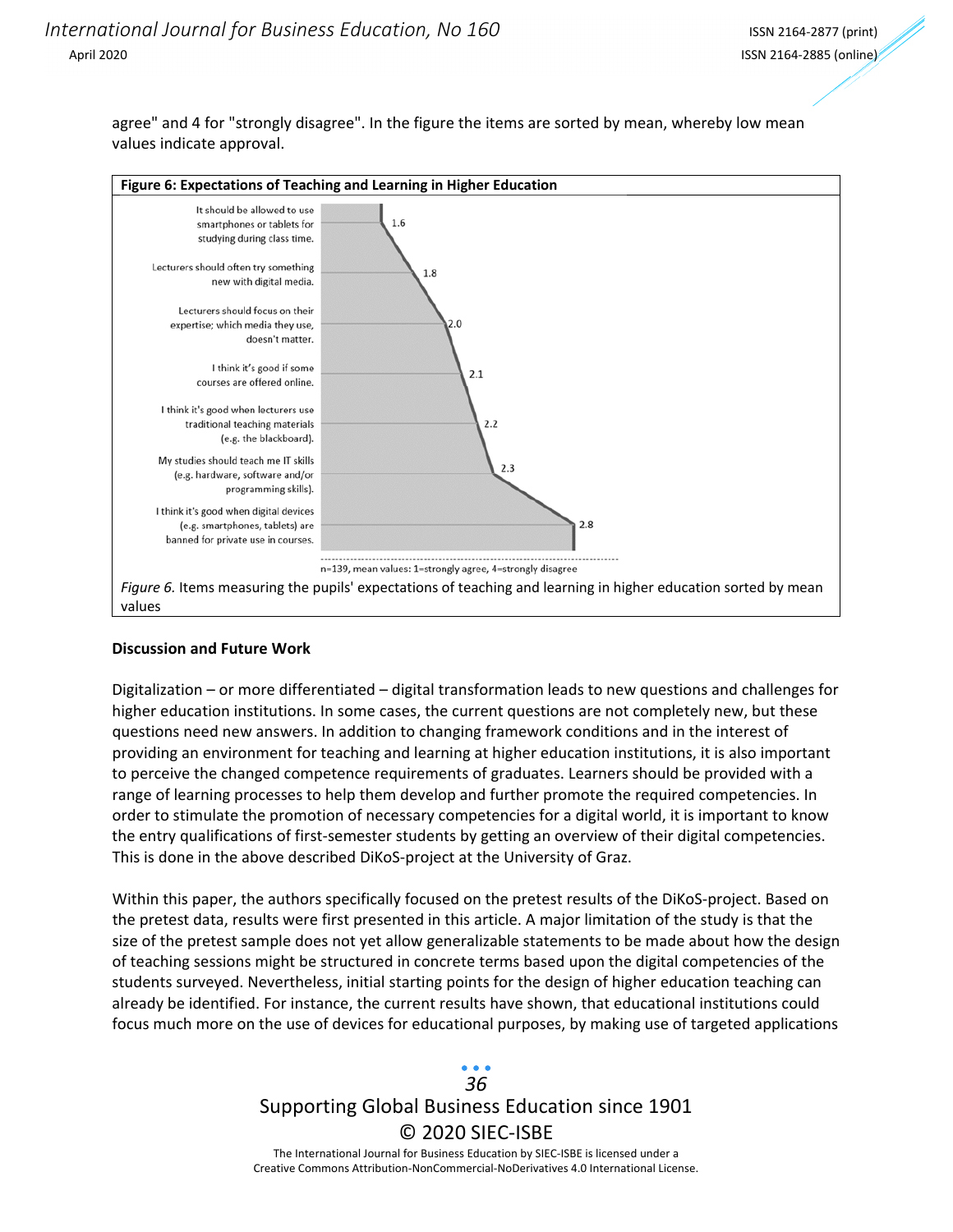or tools. Further findings suggest that online courses like MOOCs, tutoring classes, as well as professional online platforms, should be better promoted by higher education institutions. Based on the digital competencies that first-semester students bring with them, the design of adequate teaching processes can be addressed. Furthermore, one of the aforementioned challenges for designing teaching processes in a digitized world is to rethink present educational content and develop new curricula. Since the discussion regarding the design of teaching due to the changed framework conditions caused by digital transformation usually only takes place on a media and methodological didactic discussion, there is a great need for research in the field of current and future educational goals and contents. One such study is underway as a doctoral project at the University of Graz. The aim of the doctoral thesis is to identify necessary new educational goals and content for curricula development in economic and business education.

With regard to the students, a database is needed that allows generalizable statements to be made about their digital competencies. The already mentioned DiKoS‐project of the University of Graz has created such a database with 4.676 surveyed first‐year students of the winter semester 2019/2020. Based on this data, it will be possible to make generalizable statements about the degree of digitization among Austrian students. Furthermore, the data can be used to derive recommendations for the development of new technology‐supported teaching and learning offerings. These are more important than ever with regard to the current COVID‐19 situation. The spread of the corona virus is currently forcing universities to very quickly switch to online and distance learning with an extremely short lead time. In order to draw the best lessons from this transformation process, accompanying empirical studies and comprehensive reports from lecturers and students on their experiences with online teaching and learning are required. Measuring the digital competencies of lecturers and students can also make valuable contributions here, in order to provide empirically sound knowledge and recommendations for action for the further development of online teaching and learning.

#### **References**

- Ahrens, D., & Gessler, M. (2018). Von der Humanisierung zur Digitalisierung: Entwicklungsetappen betrieblicher Kompetenzentwicklung. In D. Ahrens & G. Molzberger (Eds.), K*ompetenzentwicklung in analogen und digitalisierten Arbeitswelten. Gestaltung sozialer, organisationaler und technologischer Innovationen* (pp. 157‐172). Heidelberg: Springer. doi: 10.1007/978‐3‐662‐54956‐8
- Androsch, H., Gadner, J., & Graschopf, A. (2017). Die Universitäten im digitalen Zeitalter: Von der mittelalterlichen Universitas zum globalen knowledge network hub. In Rat für Forschung und Technologieentwicklung (Ed.), *Zukunft und Aufgaben der Hochschulen. Digitalisierung – Internationalisierung – Differenzierung* (pp. 207‐226). Wien: LIT.
- Autor, D. H., Levy, F., & Murnane, R. J. (2003). The Skill Content of Recent Technological Change. An Empirical Exploration. *The Quarterly Journal of Economics*, *118*(4), 1279‐1333.

Bologna Declaration (1999). *Der Europäische Hochschulraum (Gemeinsame Erklärung der Europäischen Bildungsminister 19. Juni 1999)*. Retrieved from https://www.bmbf.de/files/bologna\_deu.pdf

## Supporting Global Business Education since 1901 © 2020 SIEC‐ISBE The International Journal for Business Education by SIEC‐ISBE is licensed under a *37*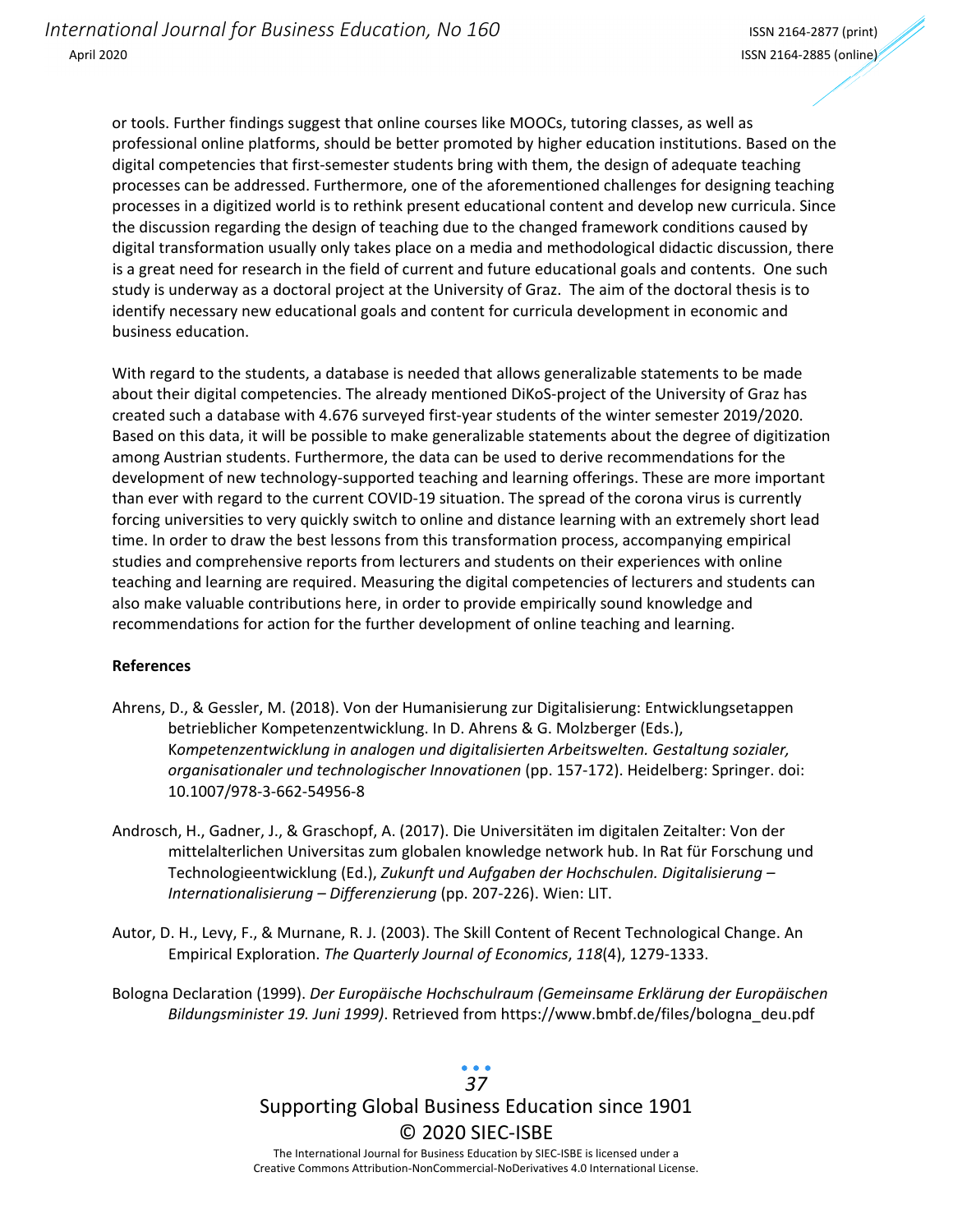- Bonin, H., Gregory, T., & Zierahn, U. (2015). *Übertragung der Studie von Frey/Osborne (2013) auf Deutschland. Endbericht Kurzexpertise Nr. 57*. Retrieved from ftp://ftp.zew.de/pub/zew‐ docs/gutachten/Kurzexpertise\_BMAS\_ZEW2015.pdf
- Bower, J. L., & Christensen, C. M. (1995). Disruptive technologies: Catching the wave. *Harvard Business Review, 73*(1), 43‐53.
- Buduma, N., & Locascio, N. (2017). *Fundamentals of deep learning: designing next‐generation machine intelligence algorithms*. Beijing: O'Reilly.
- Bundesministerium für Digitalisierung und Wirtschaftsstandort [BMDW] (2018). *Digitales Kompetenzmodell für Österreich: DigComp 2.2 AT*. Retrieved from https://www.bmdw.gv.at/DigitalisierungundEGovernment/DigitalisierungGesellschaft/Documen ts/DigComp\_2.2\_AT\_barrierefrei\_V14.pdf
- Bundesministerium für Wissenschaft, Forschung und Wirtschaft [BMWFW] (2017). *Zukunft Hochschule: Differenzierung, Kooperation, Durchlässigkeit*. Retrieved from https://pubshop.bmbwf.gv.at/index.php?article\_id=9&sort=title&search%5Btext%5D=zukunft+ hochschule&pub=723
- Carretero, S., Vuorikari, R., & Punie, Y. (2017). *DigComp 2.1: The Digital Competence Framework for Citizens. With eight proficiency levels and examples of use*. Luxembourg: Publications Office of the European Union. doi: 10.2760/38842
- Dastbaz, M., & Cochrane, P. (2019). *Industry 4.0 and Engineering for a Sustainable Future*. Cham: Springer. doi: 10.1007/978‐3‐030‐12953‐8\_2
- DIKOS: Digitale Kompetenzen von Studierenden (n.d.). Retrieved from https://dikos.at
- Ensinger, A., Fischer, P., Früh, F., Halstenbach, V., & Hüsing, C. (2016). *Digitale Prozesse. Begriffsabgrenzung und thematische Einordnung* [White paper]. Bitkom, Bundesverband Informationswirtschaft Telekommunikation und neue Medien e.V. (Ed.). Retrieved from https://www.bitkom.org/sites/ default/files/file/import/160803‐Whitepaper‐Digitale‐ Prozesse.pdf
- Euler, D. (2017). Erfolg macht (nicht) unantastbar! Herausforderungen an eine zukunftsgerechte Berufsbildung. *Zeitschrift für Berufs‐ und Wirtschaftspädagogik, 113*(4), 533‐541.
- European Commission (2019). *Key competences for lifelong learning*. Luxembourg: Publications Office of the European Union. doi: 10.2766/569540
- Frey, C. B., & Osborne, M. A. (2013). *The future of Employment. How susceptible are jobs to computerisation?* [Working Paper]. Retrieved from https://www.oxfordmartin.ox.ac.uk/downloads/ academic/The\_Future\_of\_Employment.pdf

# *38*

# Supporting Global Business Education since 1901 © 2020 SIEC‐ISBE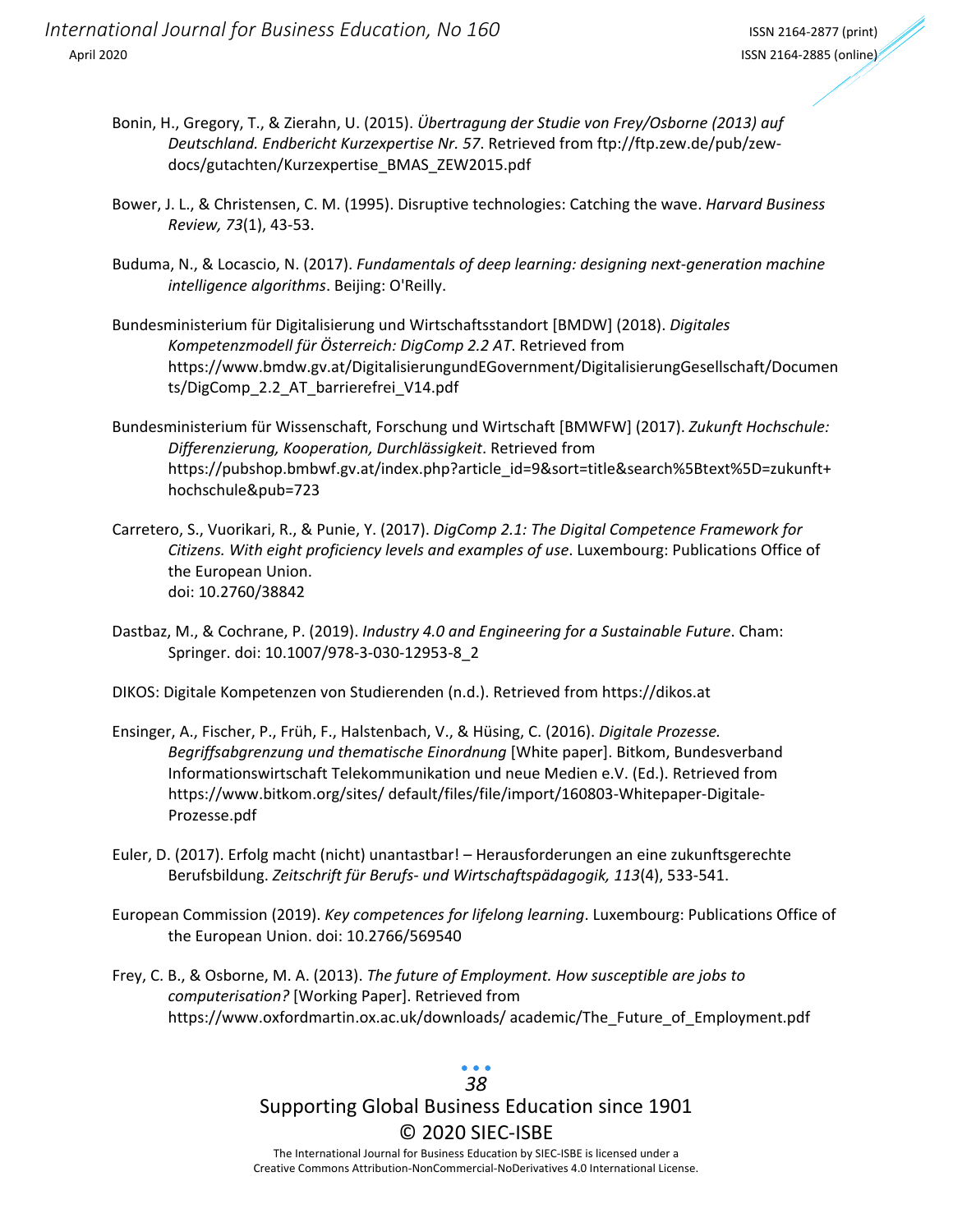- Frischherz, B., MacKevett, D., & Schwarz J. (2018). Digitale Kompetenzen an der Fachhochschule. *die hochschullehre*, *4*, 77‐89. Retrieved from http://www.hochschullehre.org/wp‐ content/files/die\_hochschullehre\_2018\_Frischherz-et-al\_Digitale-Komptenzen.pdf
- Gerholz, K.‐H. (2018). Digitale Transformation und Hochschullehre. In S. Harris‐Hümmert, P. Pohlenz & L. Mitterauer (Eds.), *Digitalisierung und Hochschullehre. Neue Anforderungen an die Evaluation?* (pp. 41‐56). Münster: Waxmann.
- Gilch, H., Beise, A.‐S., Krempkow, R., Müller, M., Stratmann, F., & Wannemacher, K. (2019). Zum Stand der Digitalisierung der Hochschulen in Deutschland in Forschung, Lehre und Verwaltung. *Qualität in der Wissenschaft – QiW, 2*, 34‐40.
- Gusy, B. & Marcus, K. (2012). *Online Befragungen: Eine Alternative zu paper‐pencil Befragungen in der Gesundheitsberichterstattung bei Studierenden (Schriftenreihe des AB Public Health: Prävention und psychosoziale Gesundheitsforschung Nr. 01/P12)*. Retrieved from https://www.ewi‐psy.fu‐ berlin.de/einrichtungen/arbeitsbereiche/ppg/media/publikationen/schriftenreihe/Online‐ Befragungen‐01‐P12.pdf
- Handke, J. (2017). *Handbuch Hochschullehre Digital: Leitfaden für eine moderne und mediengerechte Lehre*. Baden‐Baden: Tectum Wissenschaftsverlag.
- Heuermann, R., Engel, A., & Lucke, J. (2018). Digitalisierung: Begriff, Ziele und Steuerung. In R. Heuermann, M. Tomenendal & C. Bressem (Eds.), *Digitalisierung in Bund, Ländern und Gemeinden. IT‐Organisation, Management und Empfehlungen* (pp. 9‐50). Berlin: Springer Gabler. doi: 10.1007/978‐3‐662‐54098‐5
- Hochschulforum Digitalisierung (2016). *The Digital Turn: Hochschulbildung im digitalen Zeitalter (Arbeitspapier 27).* Retrieved from https://hochschulforumdigitalisierung.de/sites/default/files/dateien/Abschlussbericht.pdf
- Hochschulforum Digitalisierung (2018). *Curriculumentwicklung und Kompetenzen für das digitale Zeitalter. Thesen und Empfehlungen der AG Curriculum 4.0 des Hochschulforum Digitalisierung (Arbeitspapier 39).* Retrieved from https://hochschulforumdigitalisierung.de/sites/default/files/dateien/HFD\_AP\_Nr39\_ Empfehlungen\_der\_AG\_4\_0.pdf
- Huppertz, P. G. (2018). *Digital & Digitalisierung – Bedeutung und Abgrenzung*. Retrieved from https://morethandigital.info/digital‐digitalisierung‐begriffserklaerung‐bedeutung‐und‐ abgrenzung/
- Initiative D21 (2018): *D21 Digital Index 2017/2018. Jährliches Lagebild zur Digitalen Gesellschaft*. Retrieved from https://initiatived21.de/app/uploads/2018/01/d21-digital-index\_2017\_2018.pdf

Initiative D21 (2019): *D21 Digital Index 2018/2019. Jährliches Lagebild zur Digitalen Gesellschaft*. Retrieved from https://initiatived21.de/app/uploads/2019/01/d21\_index2018\_2019.pdf

# *39*

# Supporting Global Business Education since 1901 © 2020 SIEC‐ISBE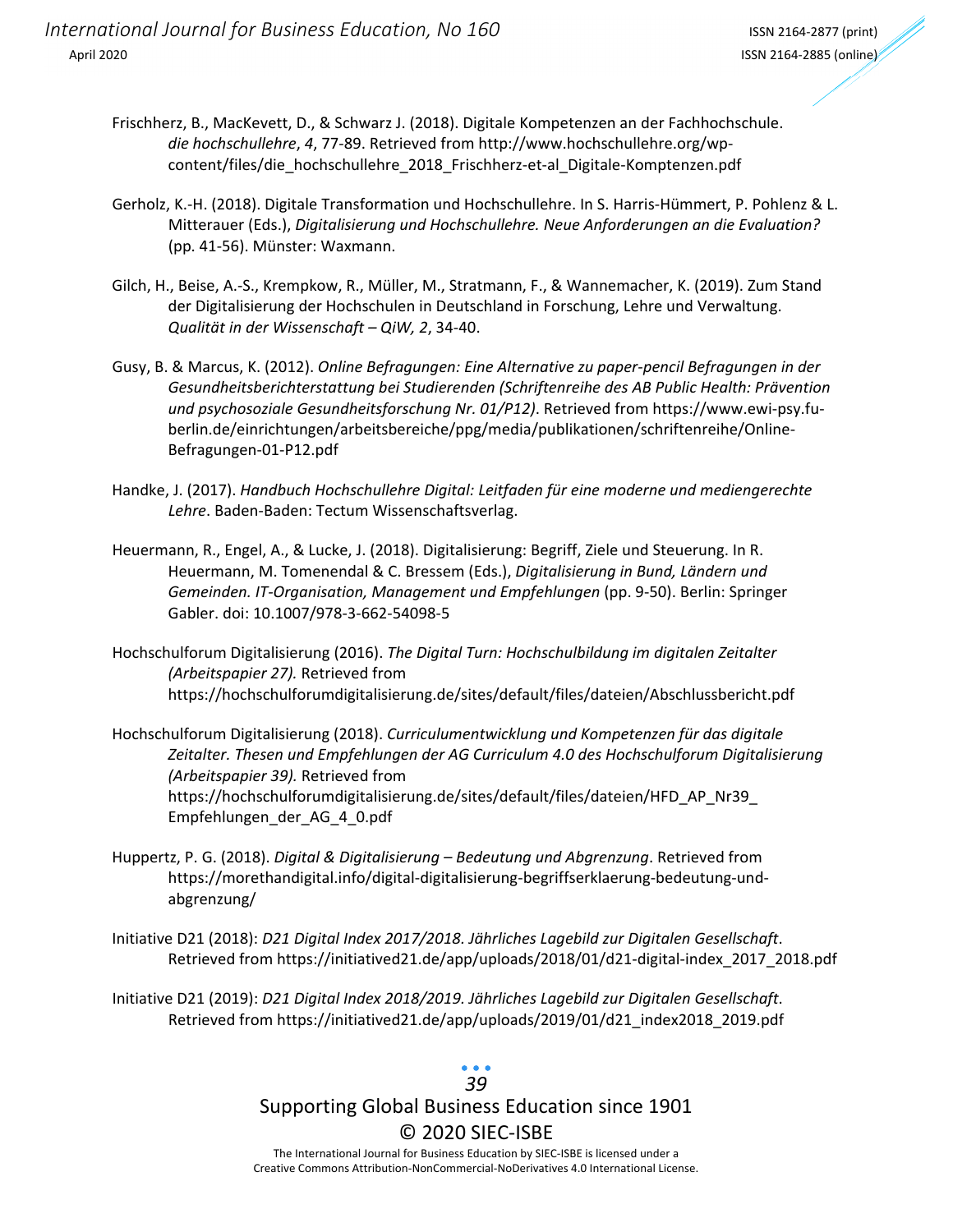- Janschitz, G., Monitzer, S., Slepcevic‐Zach, P., Dreisiebner, G., Stock, M., & Kopp, M. (2019). Analyse und Förderung des Erwerbs digitaler Kompetenzen von Studierenden (DiKoS). In A. Ostendorf, M. Thoma & H. Welte (Eds.), *Beiträge zum 13. Österreichischen Wirtschaftspädagogik‐Kongress* (pp. 1‐23). Retrieved from http://www.bwpat.de/wipaed‐at2/janschitz\_etal\_wipaed‐at\_2019.pdf
- Kamsker, S., & Slepcevic‐Zach, P. (2019). Lernen in einer digitalisierten Welt. In M. Stock, P. Slepcevic‐ Zach, G. Tafner & E. Riebenbauer (Eds.), *Wirtschaftspädagogik. Ein Lehrbuch* (pp. 301‐339). Graz: Uni‐Press Graz.
- Kamsker, S., & Slepcevic‐Zach, P. (2020). Digitale Transformation und Curriculumsentwicklung ein Status Quo. *Zeitschrift für Hochschulentwicklung, 15*(1), 61‐79.
- Kaufhold, M. (2006). *Kompetenz und Kompetenzerfassung: Analyse und Beurteilung von Verfahren der Kompetenzerfassung.* Wiesbaden: Springer. doi: 10.1007/978‐3‐531‐90444‐3
- Kerres, M. (2016). E‐Learning vs. Digitalisierung der Bildung? Neues Label oder neues Paradigma? In A. Hohenstein & K. Wilbers (Eds.), *Handbuch E‐Learning. Expertenwissen aus Wissenschaft und Praxis* (61. Ergänzungslieferung, pp. 1‐9). Köln: Deutscher Wirtschaftsdienst.
- Klafki, W. (2007). *Neue Studien zur Bildungstheorie und Didaktik: Zeitgemäße Allgemeinbildung und kritisch‐konstruktive Didaktik* (6th ed.)*.* Basel/Weinheim: Beltz.
- Kopp, M., Gröblinger, O., & Adams, S. (2019). Five Common Assumptions that Prevent Digital Transformation at Higher Education Institutions. *INTED2019 Proceedings*, 1448‐1457. doi: 10.21125/inted.2019.0445
- Lupton, M., Oddone, K., & Dreamson, N. (2019). Students' professional digital identities. In R. Bridgstock & N. Tippett (Eds.), *Higher Education and the Future of Graduate Employability* (pp. 30‐49). Cheltenham: Elgar.
- LeBlanc, P. J. (2018). Higher Education in a VUCA World. *Change: The Magazine of Higher Learning, 50*(3‐ 4), 23‐26. doi: 10.1080/00091383.2018.1507370
- Maurer M., & Jandura O. (2009). Masse statt Klasse? Einige kritische Anmerkungen zu Repräsentativität und Validität von Online‐Befragungen. In N. Jackob, H. Schoen & T. Zerback (Eds.), *Sozialforschung im Internet* (pp. 61‐73). Wiesbaden: VS Verlag für Sozialwissenschaften.
- Mayrhofer, L., Oberwimmer, K., Toferer, B., Neubacher, M., Freunberger, R., Vogtenhuber, S., & Baumegger, D. (2019). Indikatoren C: Prozesse des Schulsystems. In K. Oberwimmer, S. Vogtenhuber, L. Lassnigg & C. Schreiner (Eds.), *Nationaler Bildungsbericht Österreich Band 1* (pp. 123‐196). Graz: Leykam.
- Meyer, H. (2015). *Leitfaden Unterrichtsvorbereitung*. Berlin: Cornelsen.

## Supporting Global Business Education since 1901 © 2020 SIEC‐ISBE The International Journal for Business Education by SIEC‐ISBE is licensed under a *40*